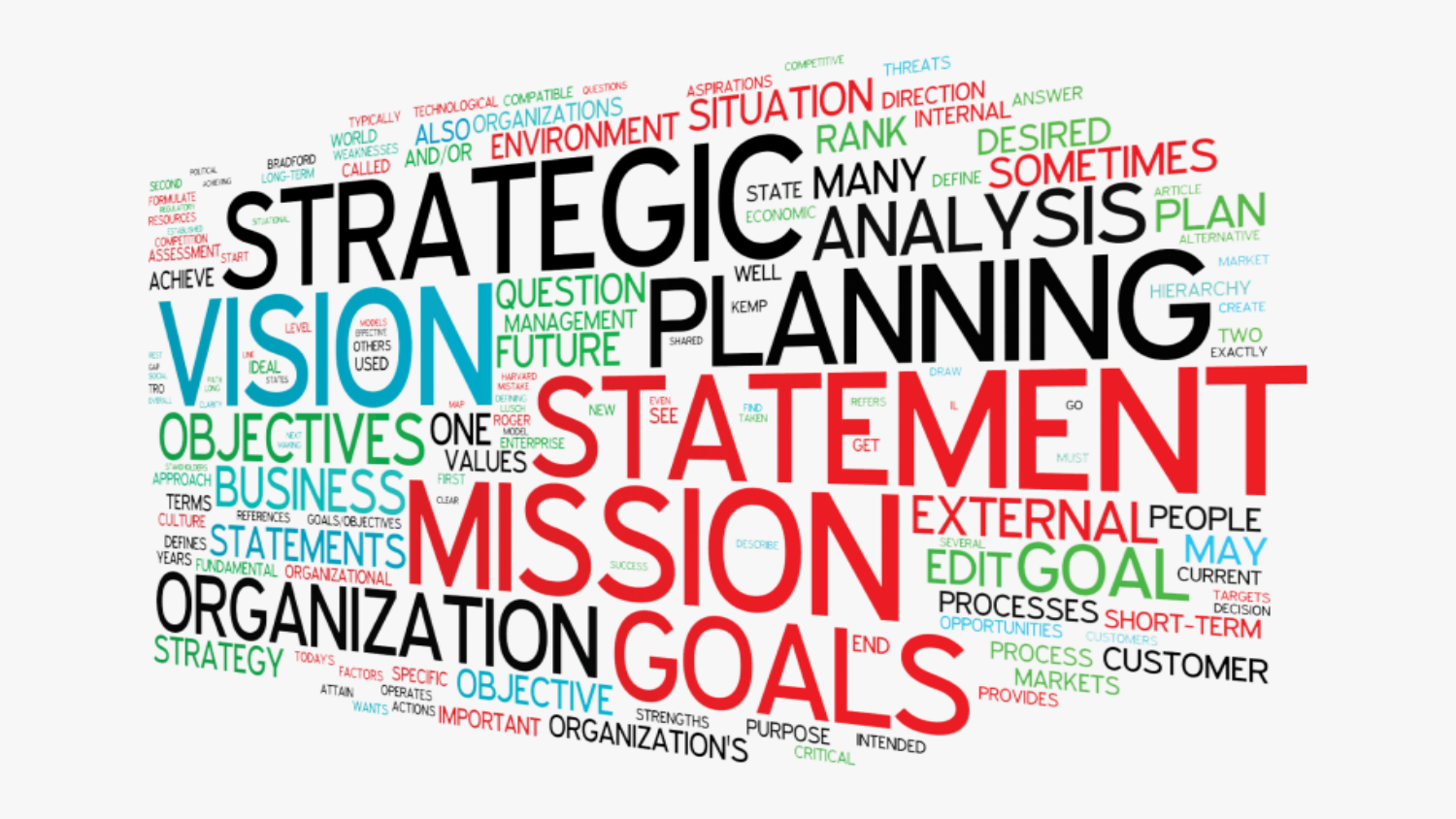**January-March, 2022 Facilitated by Gary P. McCartney, Ed.D**

## **Hope School District**

 **~ A STRATEGIC PLAN ~**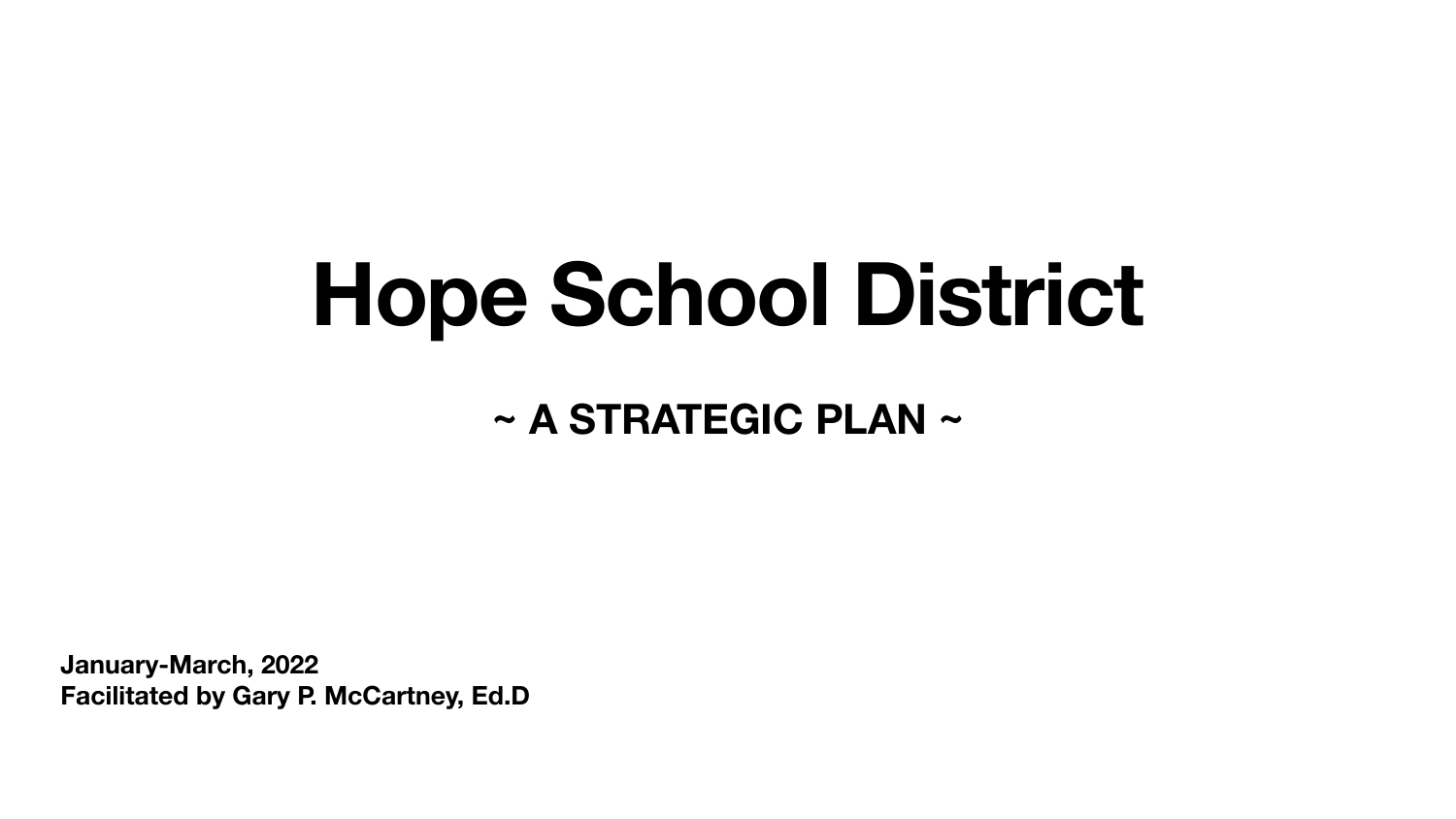## HOPE SCHOOL AND STAFF BELIEVES…

- 1. in an inclusive environment where differences are respected.
- 2. in providing equitable opportunities for all students.
- 3. all students and staff deserve to be treated with respect and dignity.
- 4. students should be provided with life skills that enhance opportunities for personal independence and future success.
- 5. that teachers and students teach, learn and grow in an environment that is characterized as one of high expectations.
- 6. that students should be nurtured in an environment rich in socialemotional learning (SEL) that assists in developing the self-awareness, self-control and interpersonal skills that are vital for school, work and life success.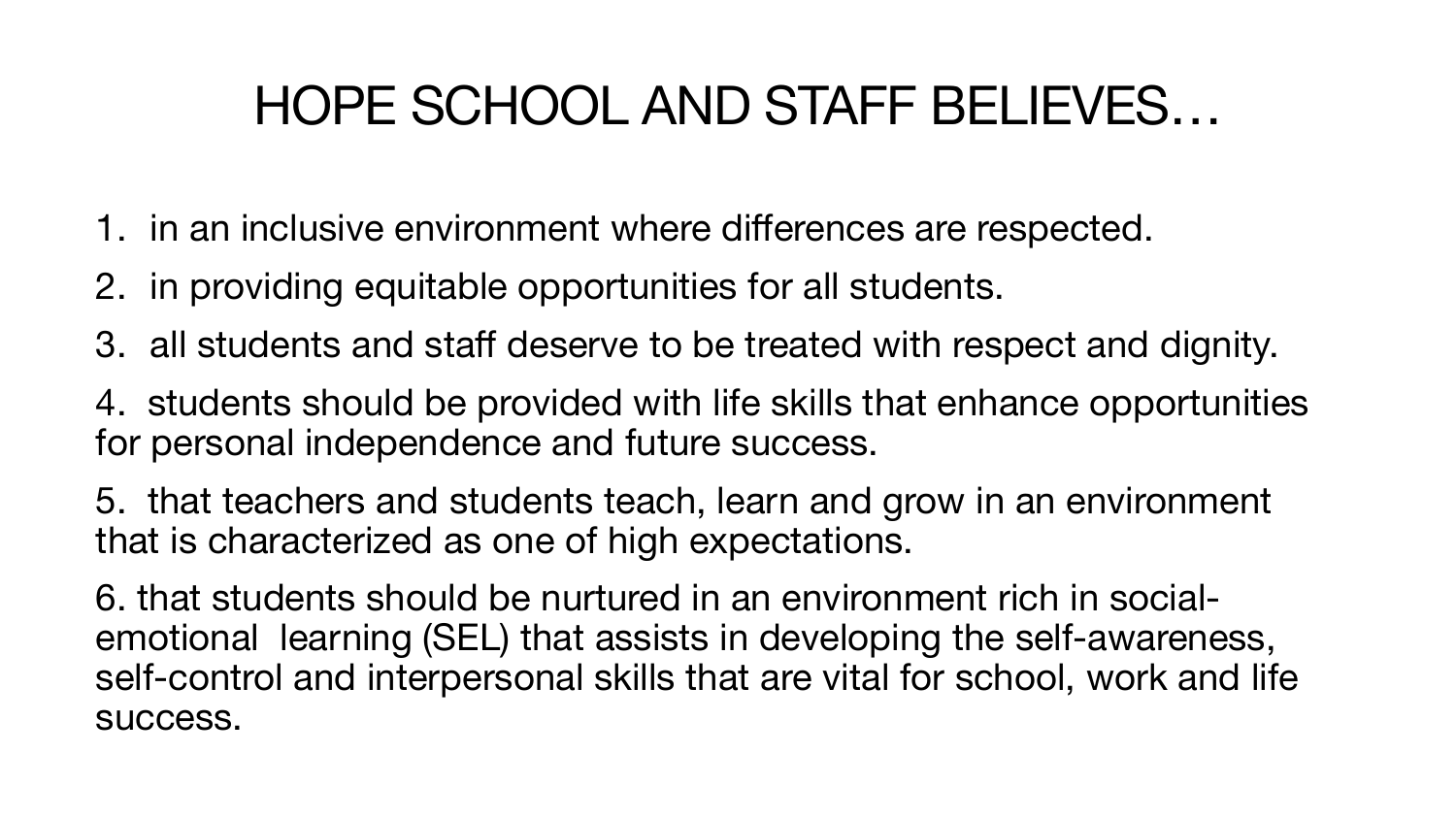"Without continual growth and progress, such words as improvement, achievement and success have no meaning."

Benjamin Franklin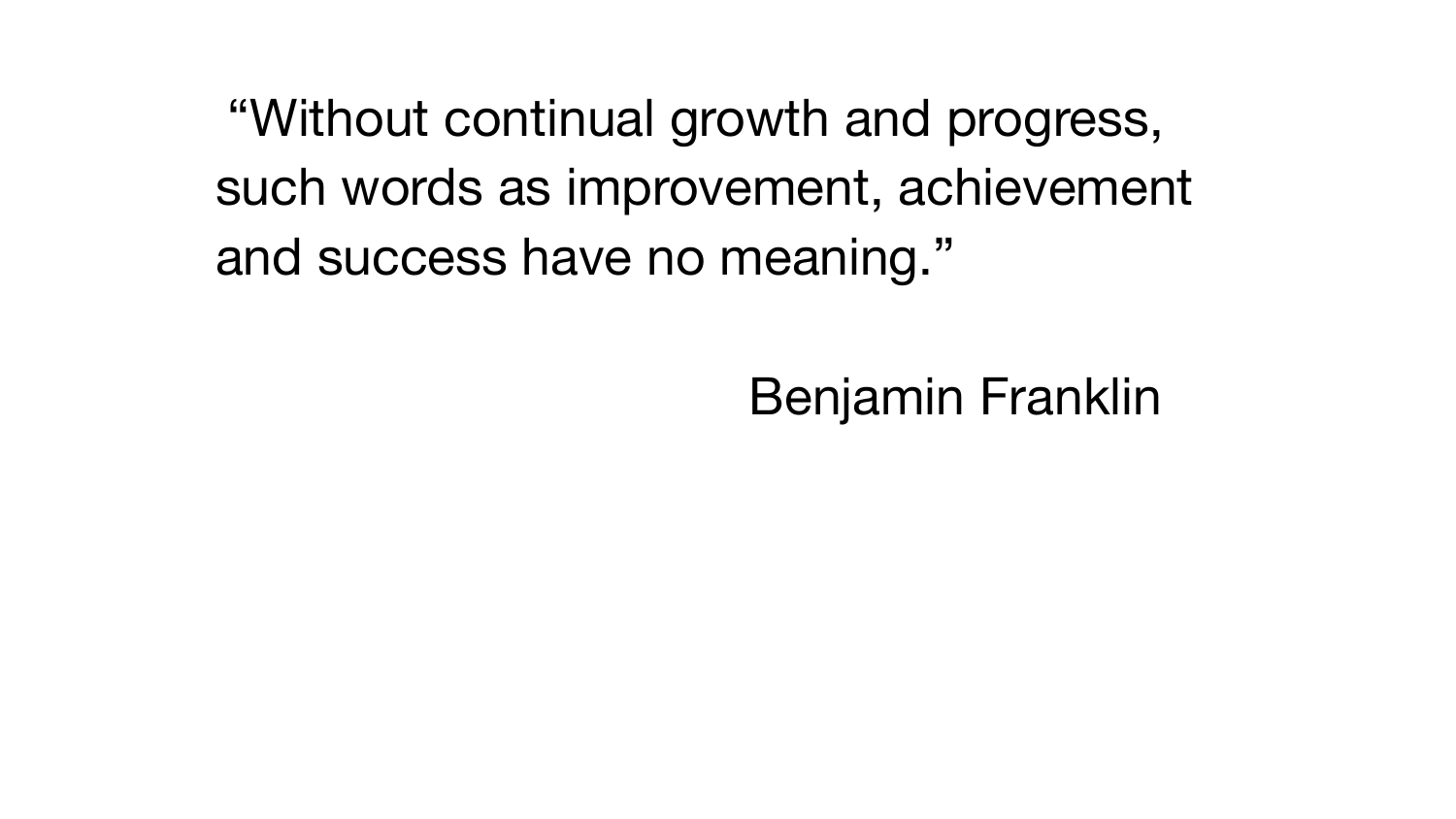#### **GOAL/FOCUS AREAS 2022 - 2025**

#### **Academic Achievement:**

 We will promote the achievement of all students at the highest level of their individual abilities in all identified areas.

#### **Social-Emotional Learning:**

 We will teach all students, through skill development, the value and importance of learning about self-management, social awareness, relationship management and responsible decision-making.

We will maximize efficiencies in all areas of the District for the continuous improvement and optimization of resources.

#### **Community Engagement:**

 We will foster a collaborative culture that invites and celebrates community support and participation.

#### **Safe and Supportive Schools:**

We will provide a safe, welcoming and well-maintained learning environment.

#### **Stewardship:**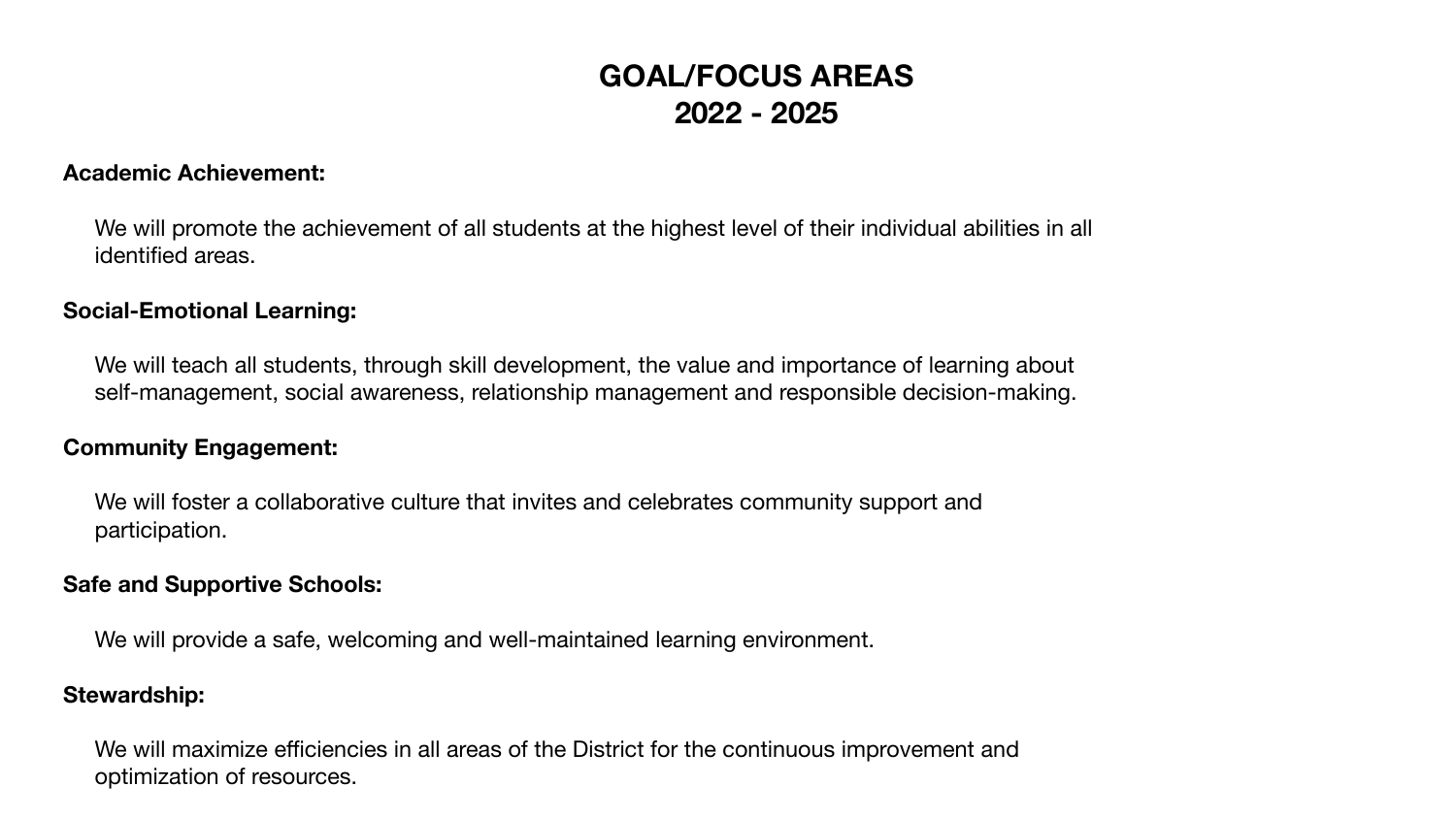## **Action Team Members**

**ELA Reading & Writing-** Lianne Markus, Cathy Trotter, Tammy Green, Paola Marino Marino

- 
- **MATH** Lianne Markus, Cathy Trotter, Tammy Green, Paola
	-

**Social-Emotional Learning:** Tammy Green **Safe and Supportive Schools:** Kevin Newman **Stewardship:** Kevin Newman and Dawn Huff **Community Engagement:** Kevin Newman and Lori Ostrzyzek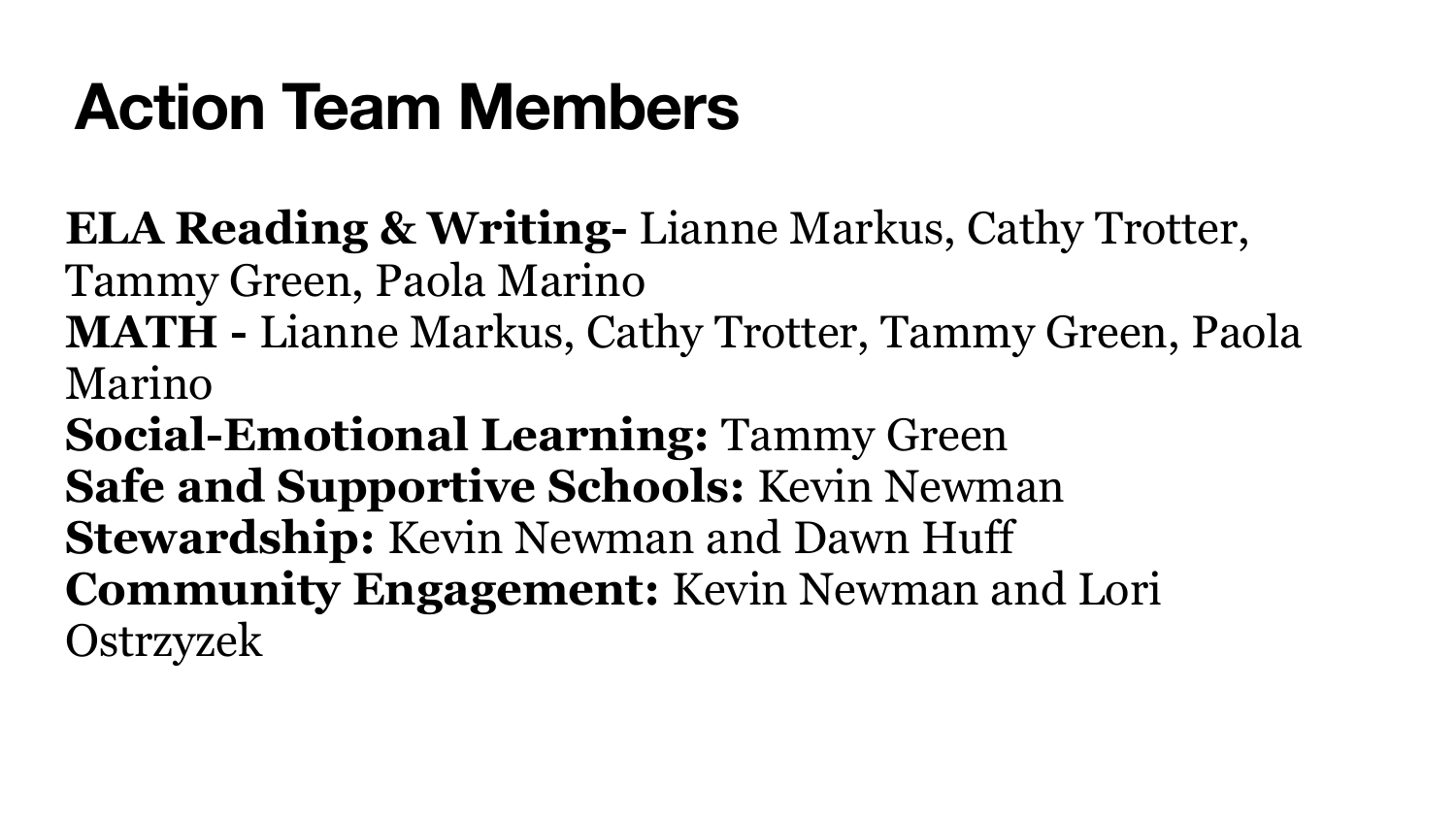## **Action Team: Language/Writing Year #1 2022-2023**

- •MAP Testing Language K-8 Data to determine opportunities for growth
- •Teacher Collaboration Data Review Set Goals •Quarterly Teacher Collaboration - Data Review
- 
- •Spiral Language K 8
- •Teacher Led Professional Development •Collaboration Time with Special Ed/RTI and Gen Ed Teachers •Develop grade level, as well as consistent across grade levels,
- 
- rubrics
- •The Language/Writing Curriculum will meet the needs of all students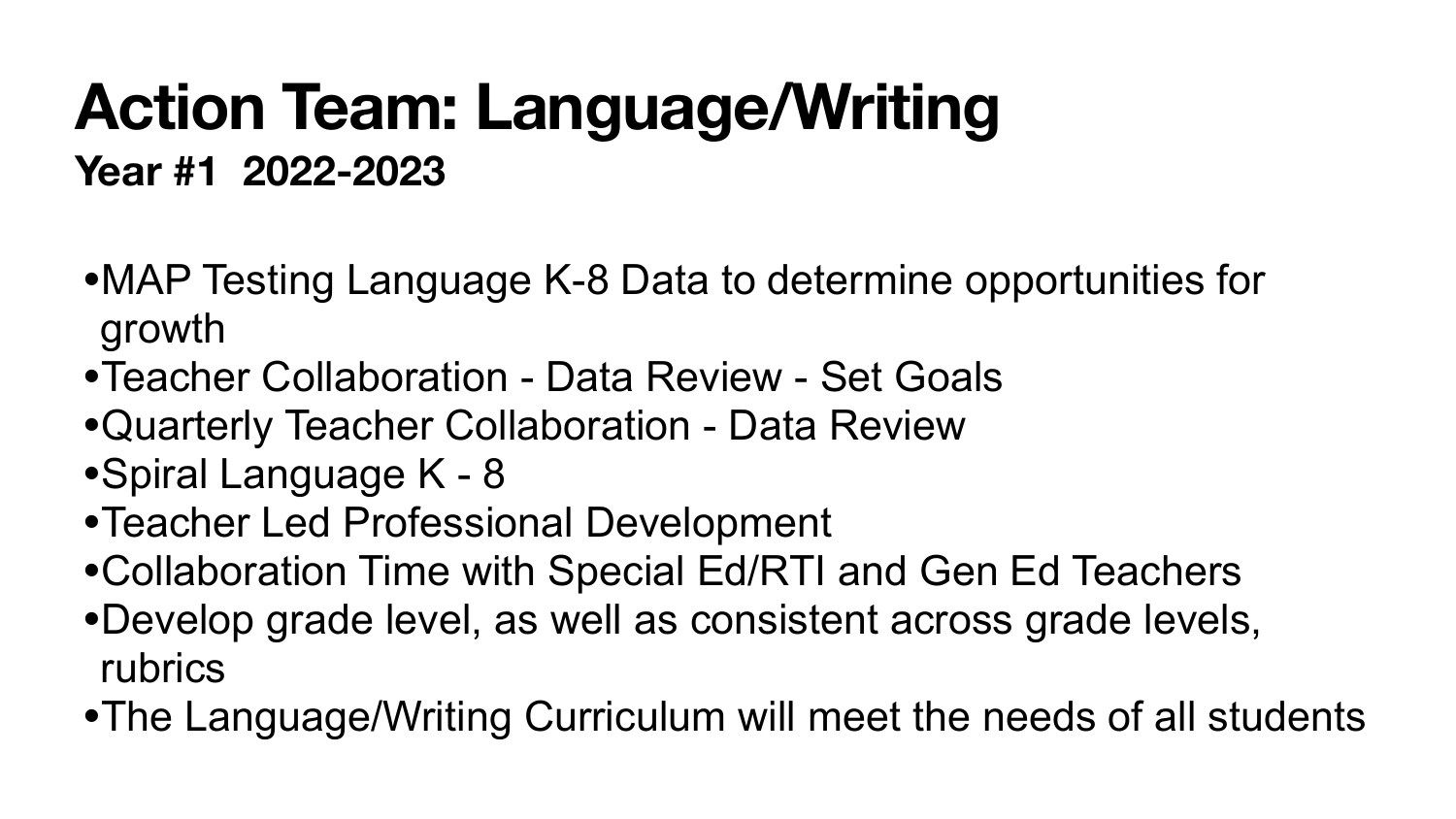## **Action Team: Language/Writing Year #2 2023-2024**

- •Apply Language Goals to Writing Specific to Grade Standards •Teacher Collaboration - Data Review - Set Goals
- 
- •Quarterly Teacher Collaboration Data Review
- •Teacher Led Professional Development
- 
- •Collaboration Time with Special Ed/RTI and Gen Ed Teachers •Evaluate rubric strengths and challenges and adjust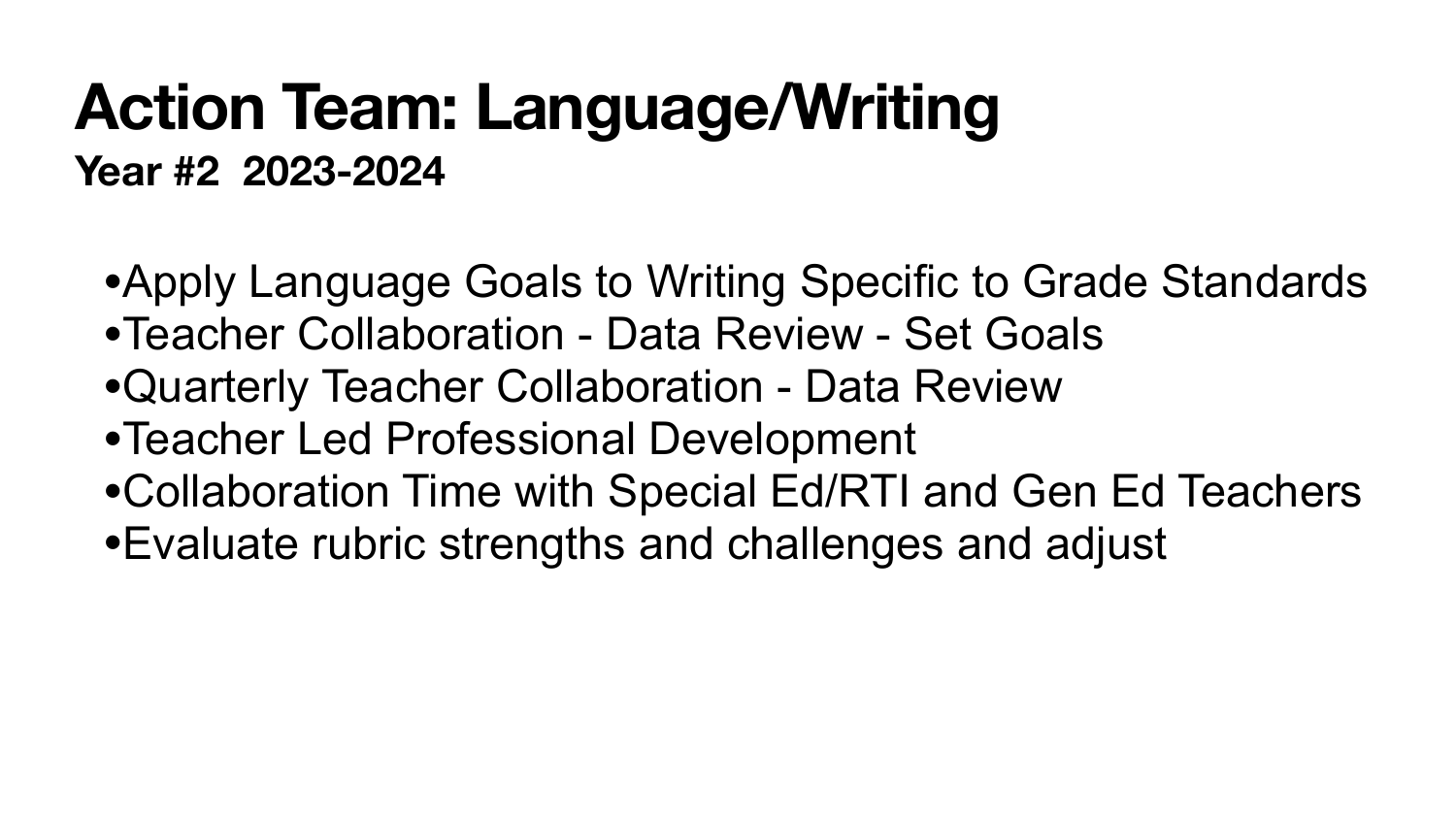#### **Action Team: Language/Writing Year #3 2024-2025**

- •Apply Writing Goals Across all Subjects •Teacher Collaboration - Data Review - Set Goals •Quarterly Teacher Collaboration - Data Review •Teacher Led Professional Development •Collaboration Time with Special Ed/RTI and Gen Ed Teachers
- 
- 
-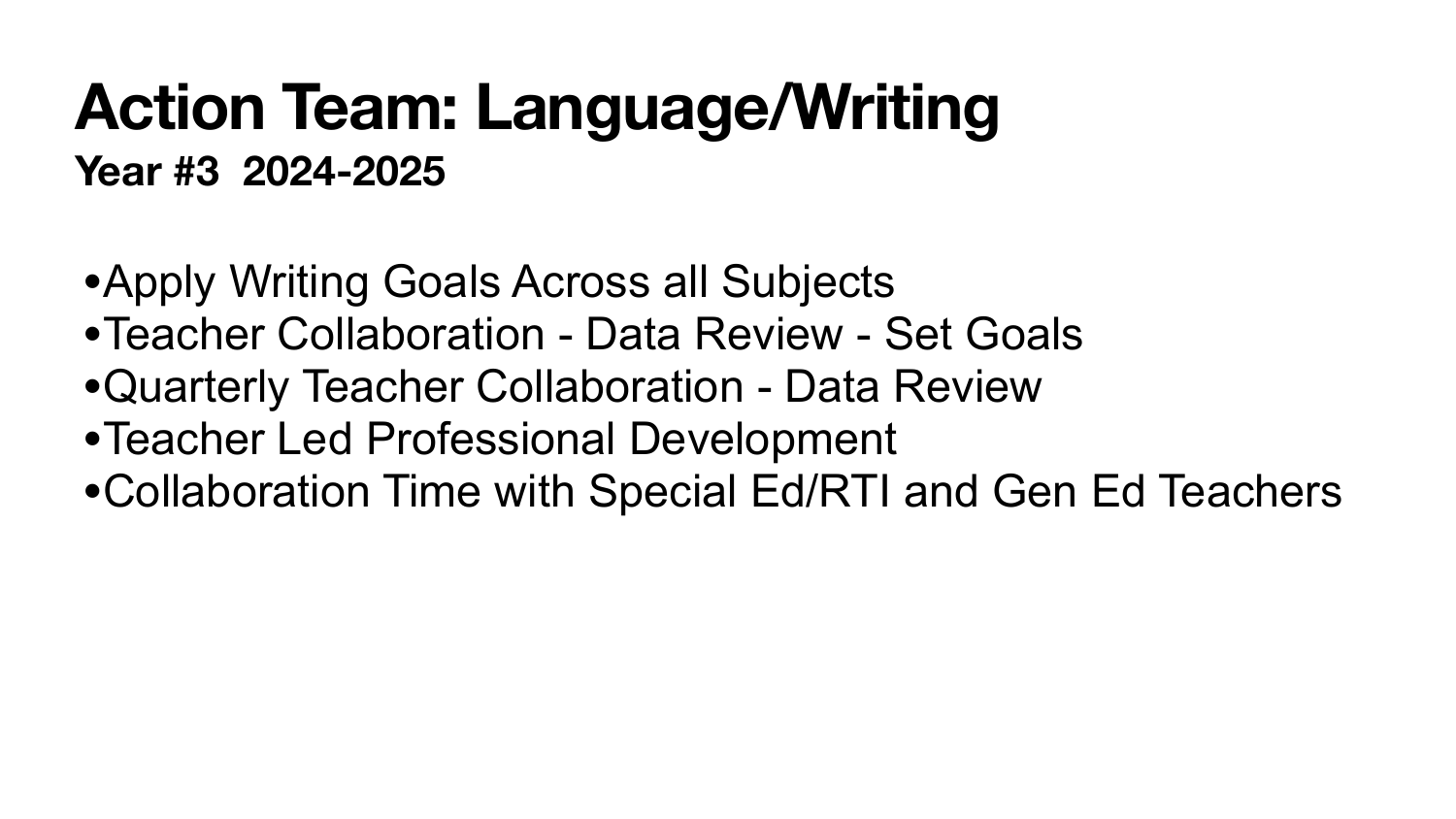## **Action Team: Reading Year #1 2022-2023**

- •Common Language
- •Teacher Led Professional Development
- •Collaboration Time with Special Ed/RTI and Gen Ed Teachers
- School wide reading initiatives to promote literacy (i.e.: ice cream social for the class that reads the most books)
- •The Reading Curriculum will meet the needs of all students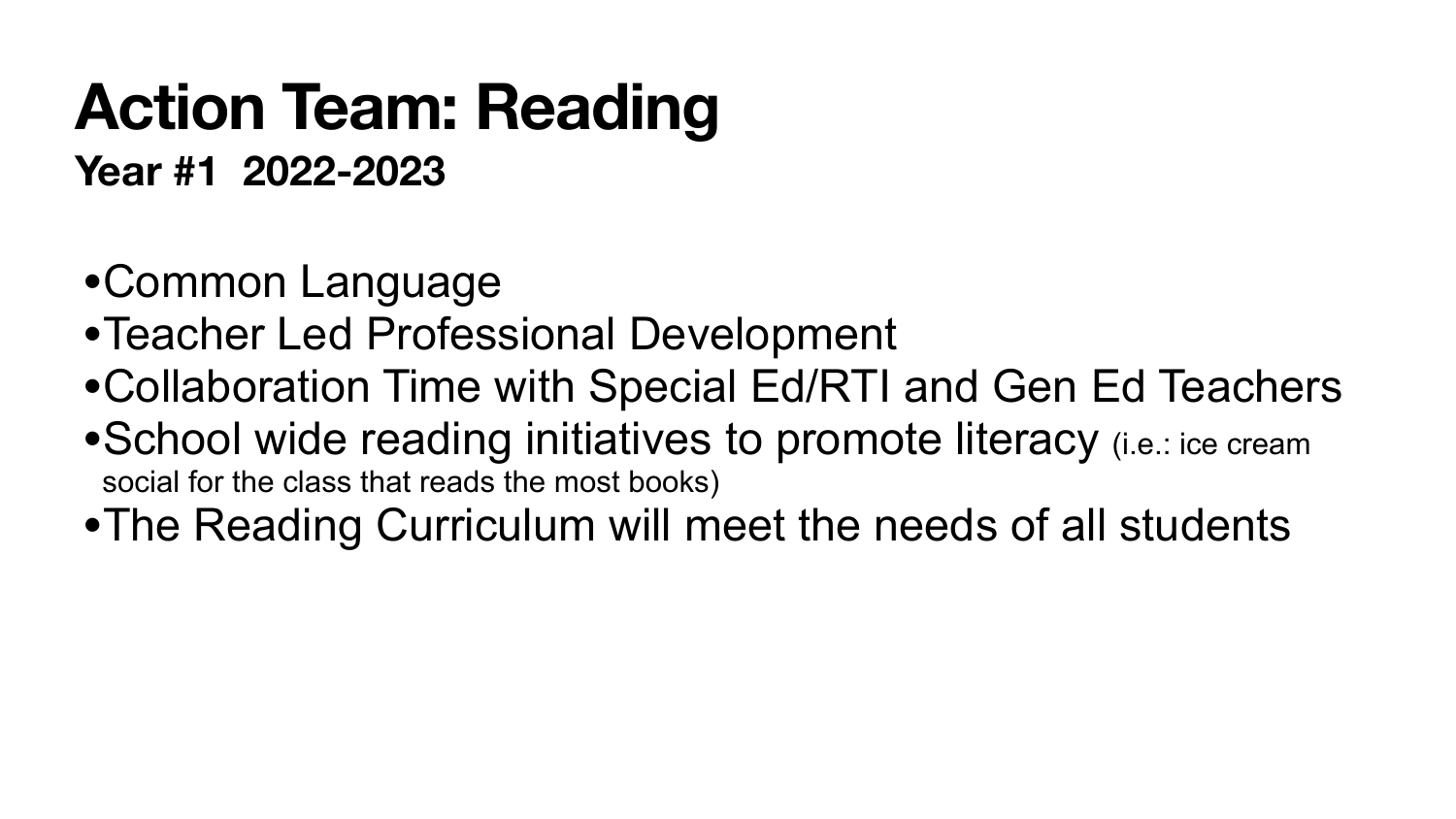## **Action Team: Reading Year #2 2023-2024**

- •Extended Constructed Response
- •Justifications without repeating their answer
- •Quarterly Teacher Collaboration Data Review
- •Teacher Led Professional Development
- 
- •Collaboration Time with Special Ed/RTI and Gen Ed Teachers •Evaluate and continue with school wide reading initiatives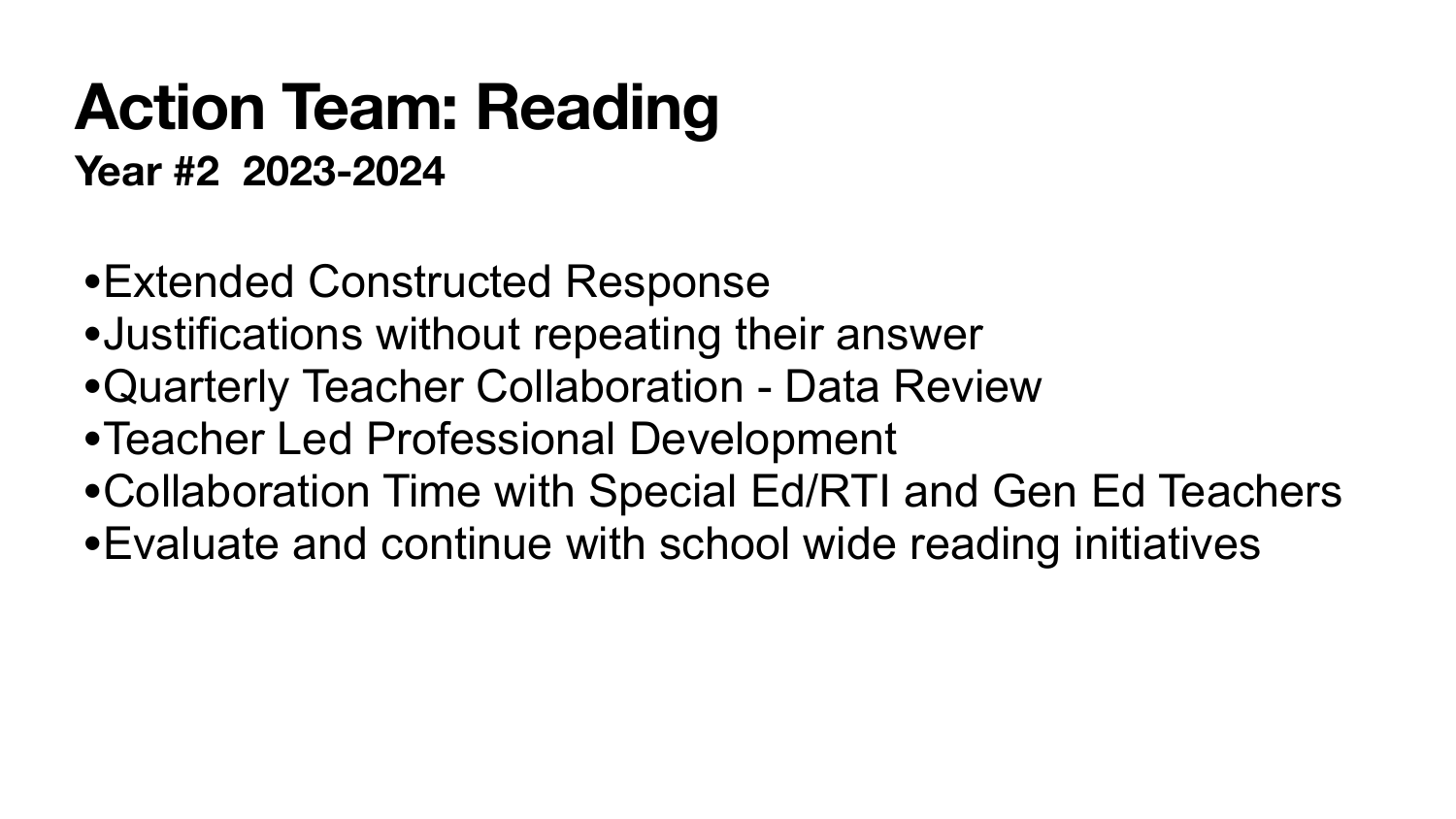## **Action Team: Reading Year #3 2024-2025**

- •Theme
- •Teacher Collaboration Data Review Set Goals
- •Quarterly Teacher Collaboration Data Review
- •Teacher Led Professional Development
- 
- •School-wide Reading Initiative

# •Collaboration Time with Special Ed/RTI and Gen Ed Teachers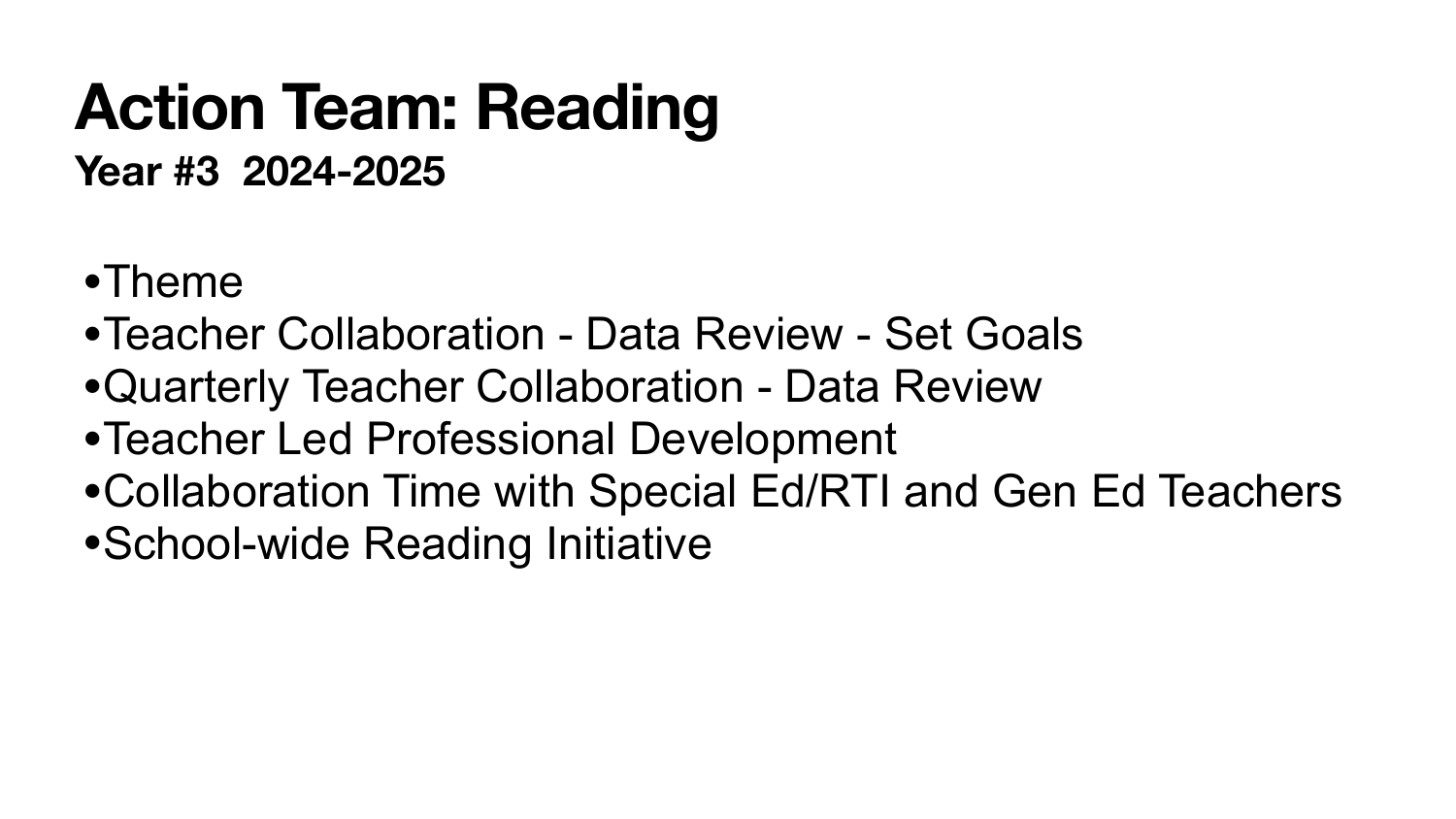#### **Action Team: Mathematics Year #1 2022-2023**

- •Research ways to get parental involvement and support •Look into XtraMath, IXL, Rocket Math, or similar program to be implemented at each grade level
- 
- •Research other districts to see what interventions are effective for Math Fact Fluency - addition, subtraction, multiplication, and division
- •Teacher led Professional Development
- •Middle School G&T students run school-wide challenges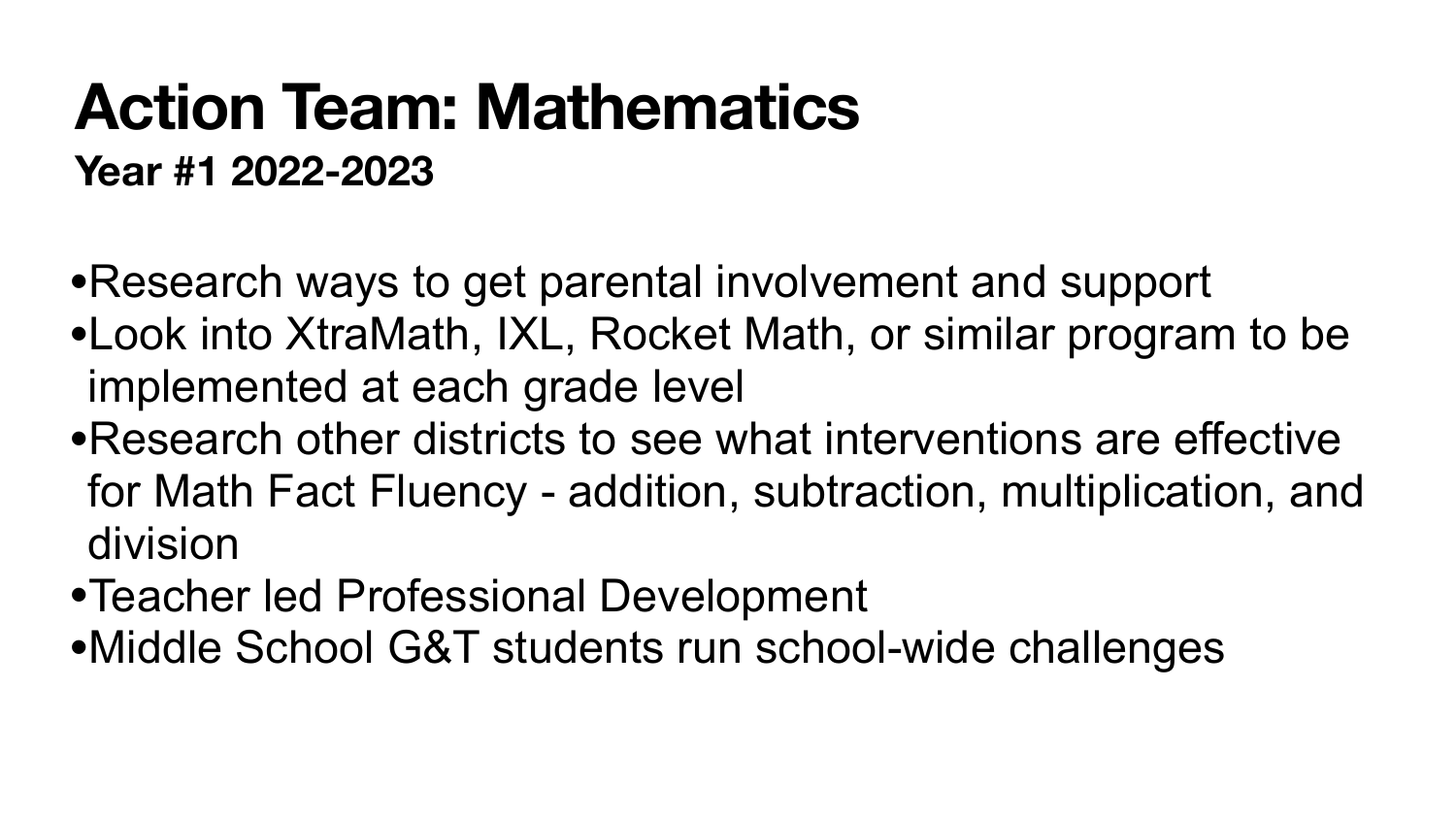#### **Action Team: Mathematics Year #2 2023-2024**

- •Timed math tests for each grade level
- •By the end of Grade 2, students must show growth with addition/subtraction facts
- 
- •By the end of Grades 3/4, students must show growth with multiplication facts •By the end of Grade 5, students must show growth multiplication/division facts •Students also track their own progress, student-centered learning •Incentives for students that meet goal early
- 
- 
- •Teacher Led Professional Development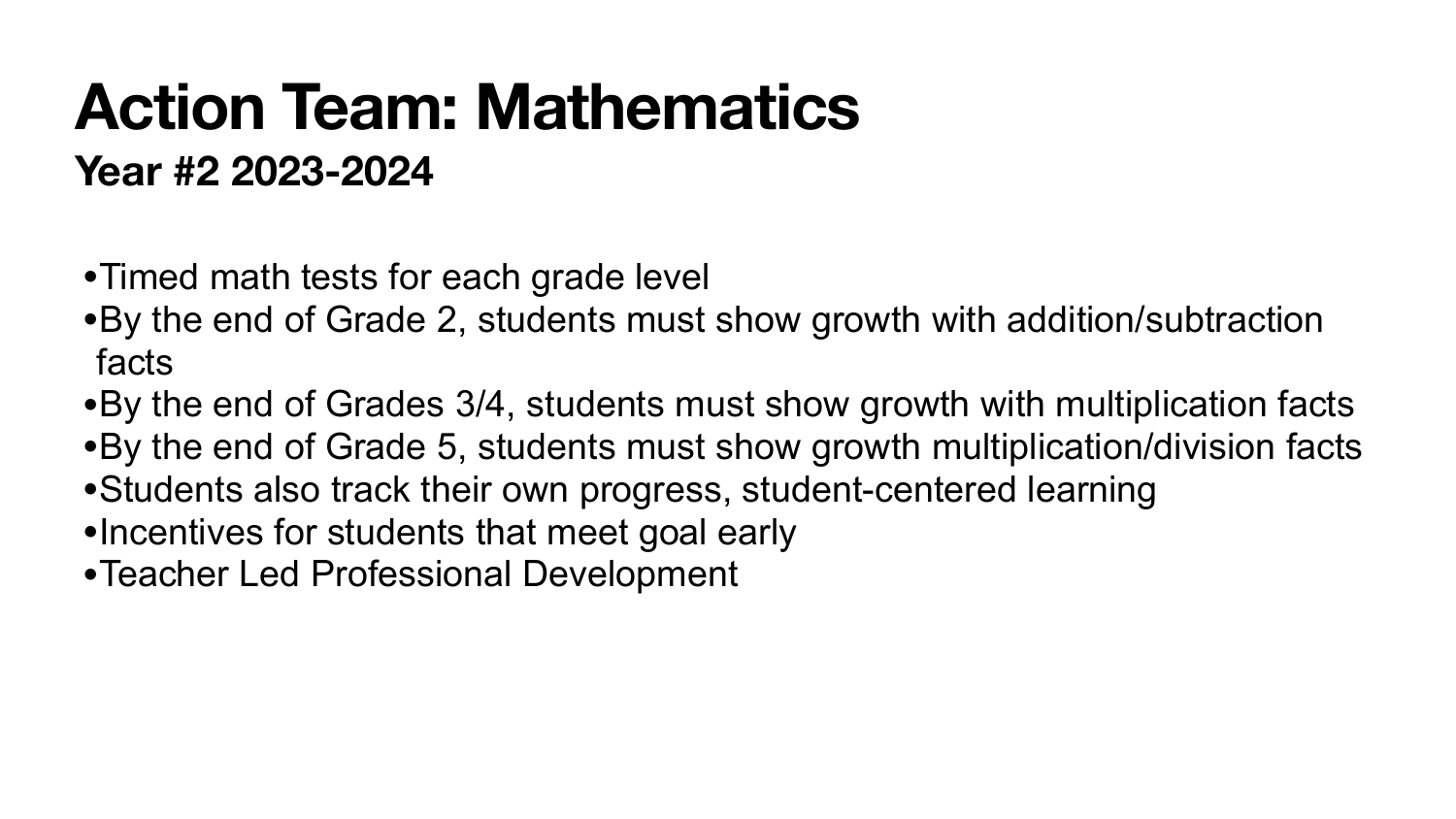#### **Action Team: Mathematics Year #3 2024-2025**

•Data Review and Analysis •Collaboration Time with Special Ed/RTI and Gen Ed Teachers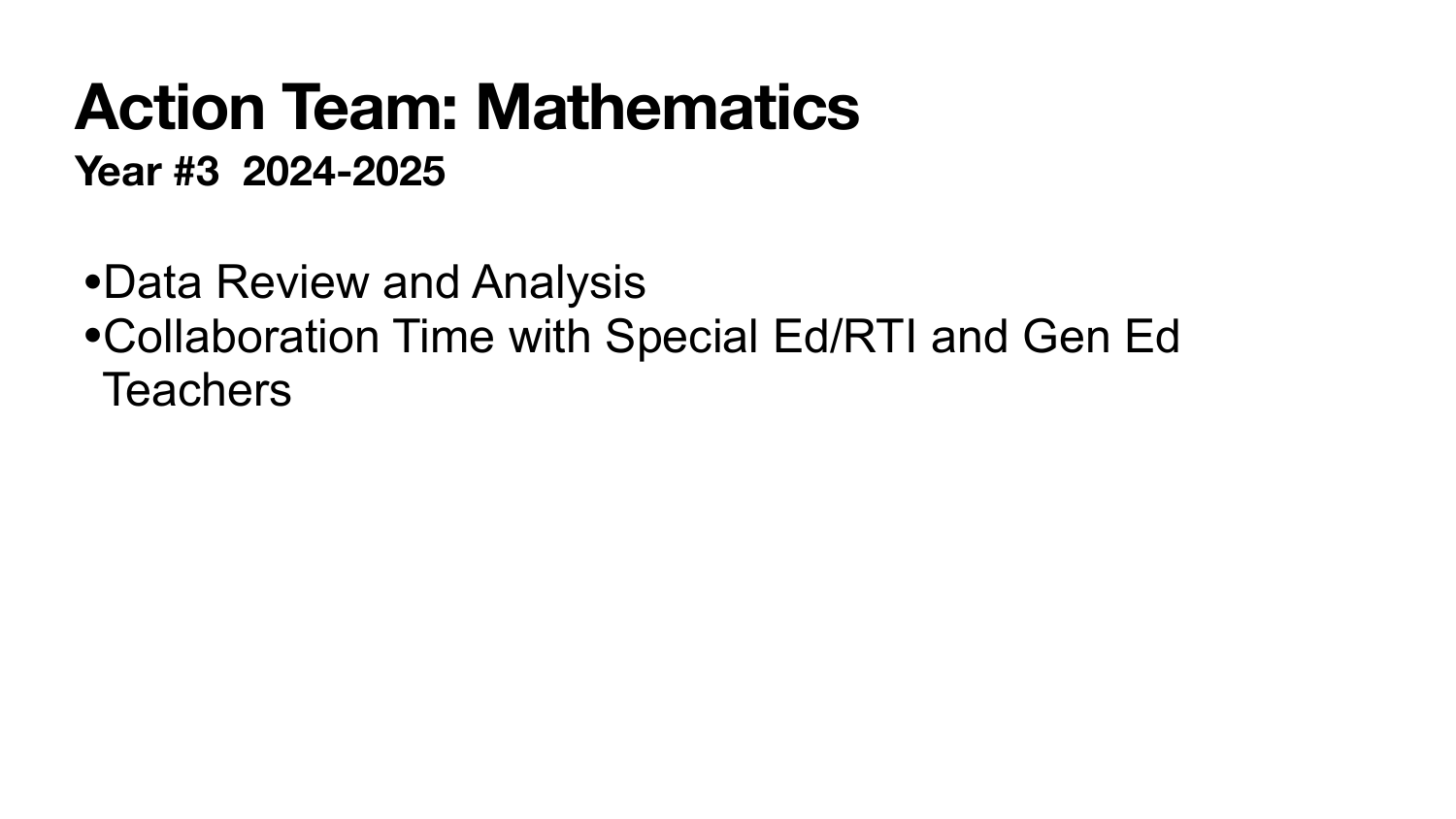## **Action Team: Social-Emotional Learning Year #1 2022-2023**

- •Consider a Culture and Climate Survey of all stakeholders.
- •Based on data from the survey, identify strengths and challenges and proceed accordingly.
- •Consider: What are our Students Strengths? Weaknesses?
- •Continue daily SEL activities in the classrooms such as journaling, Be a bucket filler, 5-4-3-2-1 exercise
- •Investigate SEL curriculums that would be a good fit for our students and staff Ex. *EduMotion, CharacterStrong, MindUp.org*
- •Incorporate an SEL program into *all* grade levels
- •Select SEL goals that are developmentally appropriate for students
- •Share SEL lessons/activities during team meetings.
- •Offer ongoing professional development for staff
- •Mental health lessons included in all curriculums
- •Recognize the importance of integrating the arts with social emotional learning.
- 
- •End of year evaluation (staff discussion) What positive changes have we seen?

•Continue to develop a positive climate and culture in the building so that all students and staff feel like they belong.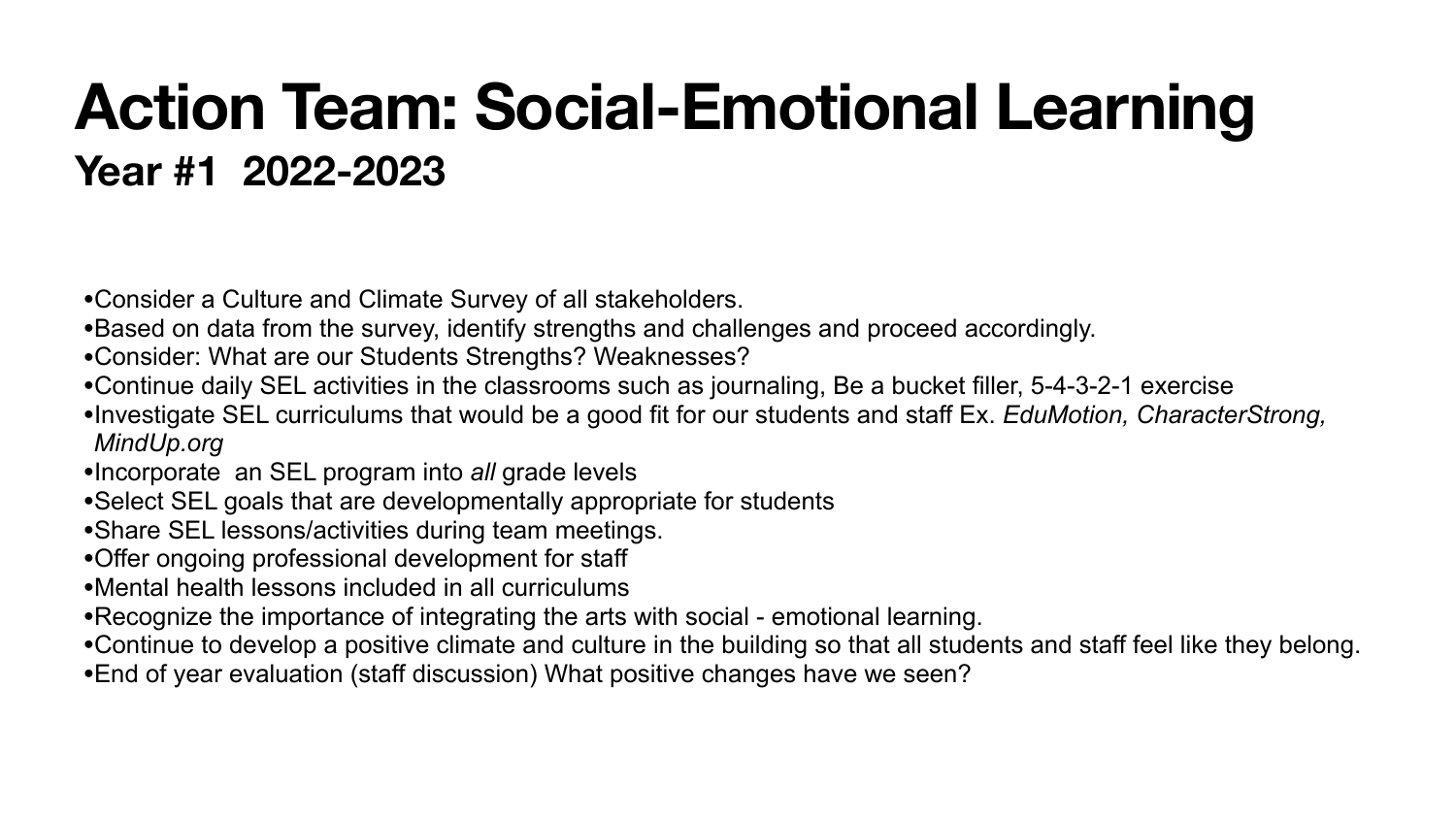## **Action Team: Social-Emotional Learning Year #2 2023-2024**

- •De-escalation techniques taught to all students and staff •¨Calming Corner"or Sensory Room for both students and staff •Revisit after school programs such as: Girls on the Run, Ski Club,
- 
- and Chess club
- •Investigate programs such as *Therapy Dogs International* which have shown to have a positive impact on reading skills as well as selfconfidence and behavior.
- •Revisit survey and regenerate new survey, if need.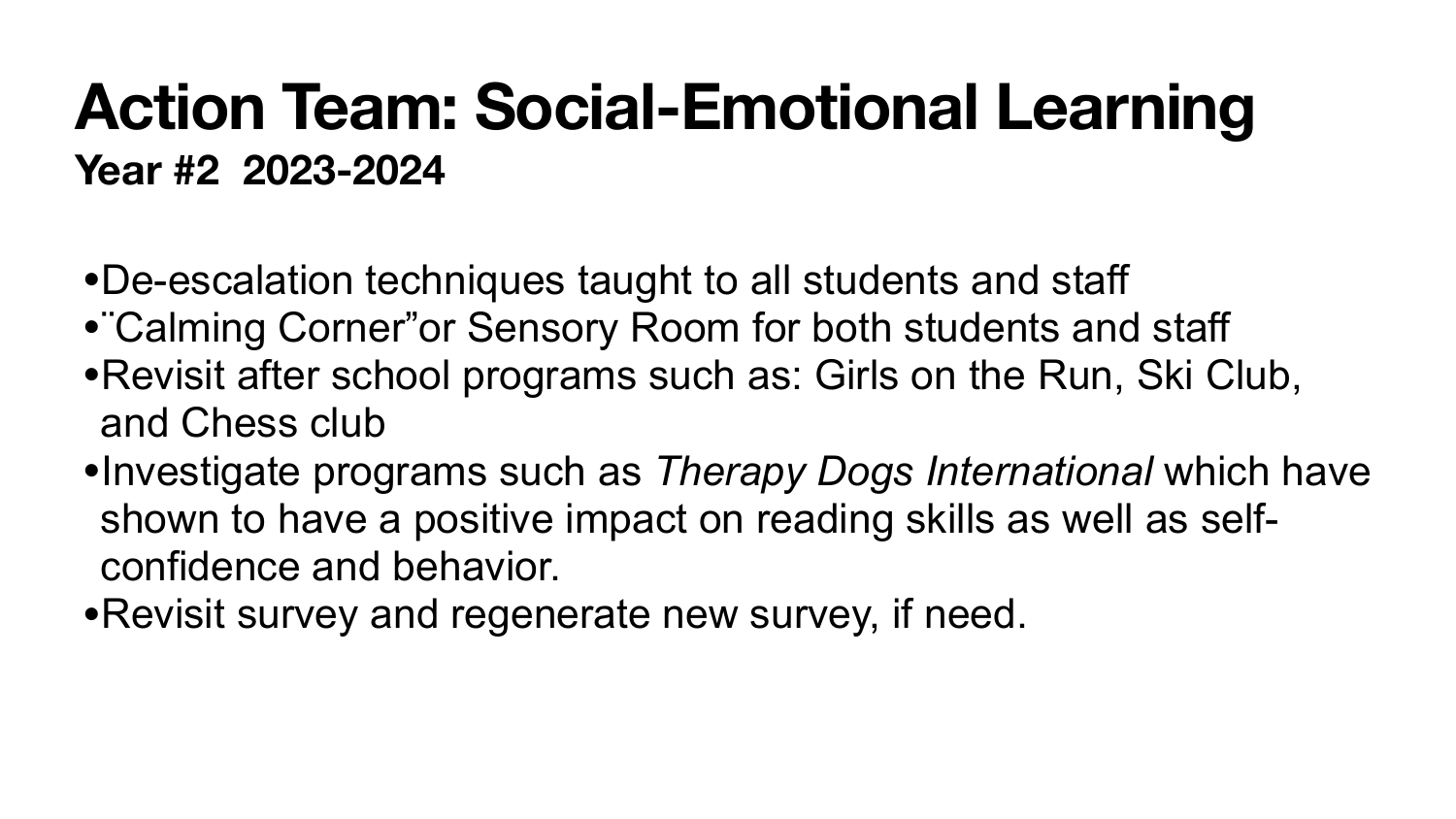## **Action Team: Social-Emotional Learning Year #3 2024-2025**

- •Consider a peer mentoring program (middle schoolers (Honor Society members) provide support and act as role models for younger students)
- •Evaluate the strengths and challenges of lessons/programs •What other needs should be addressed as the school
- demographics change?

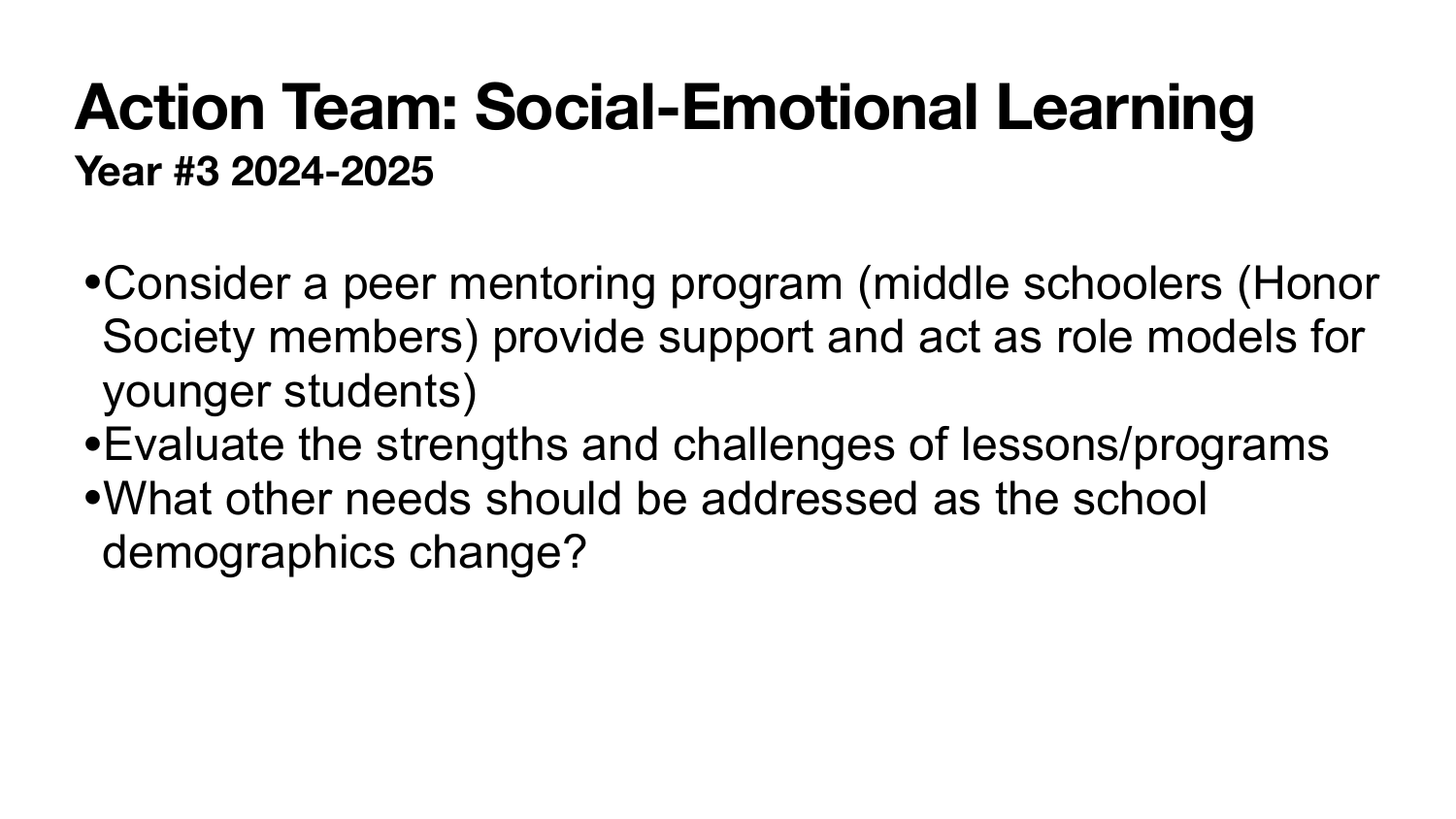## **Action Team: Community Engagement Year #1 2022-2023**

- Continued partnership and support of Hope PTA activities;
- Sharing the good news and school and student successes via email blasts and other forms of communication;
- Explore opportunities to enlist grandparents, parents, veterans, and other groups for sharing special knowledge and experiences in classrooms;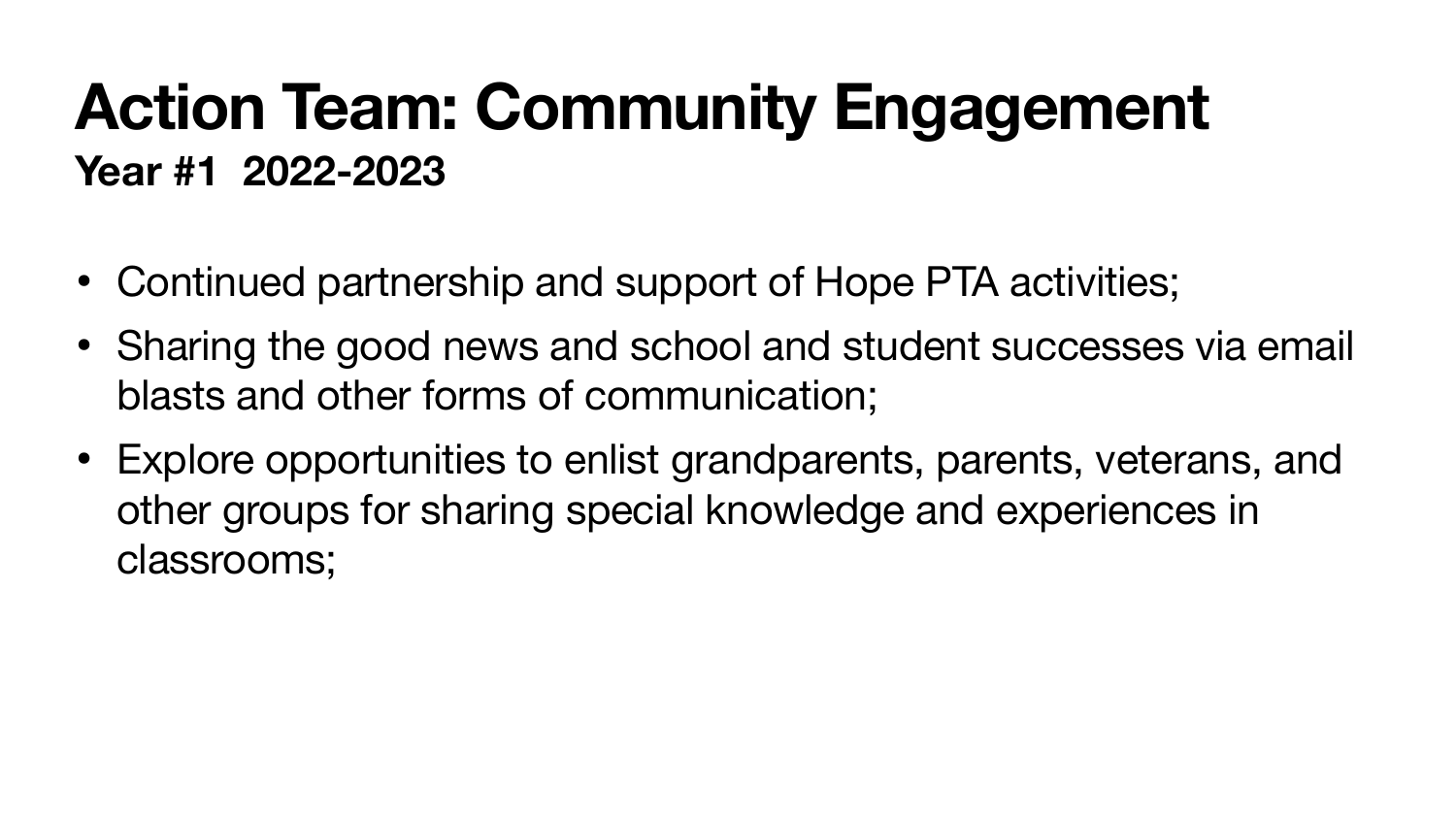## **Action Team: Community Engagement Year #2 2023-2024**

- Continue to seek out meaningful engagement in community-sponsored events such as Green Fair, Hope Township Picnic, Christmas Craft Market, etc.;
- Create and implement a survey instrument for the purpose of identifying and gaining information and insights from high school graduates who attended Hope Township School. The nature of the instrument design would be to solicit information about high school readiness, preparation for unfolding events and career choices. In addition the survey should seek to identify trends, gaps, successes, whole school experiences, readiness, personal impact, as well as business owners/employers wants and needs in students as future employees.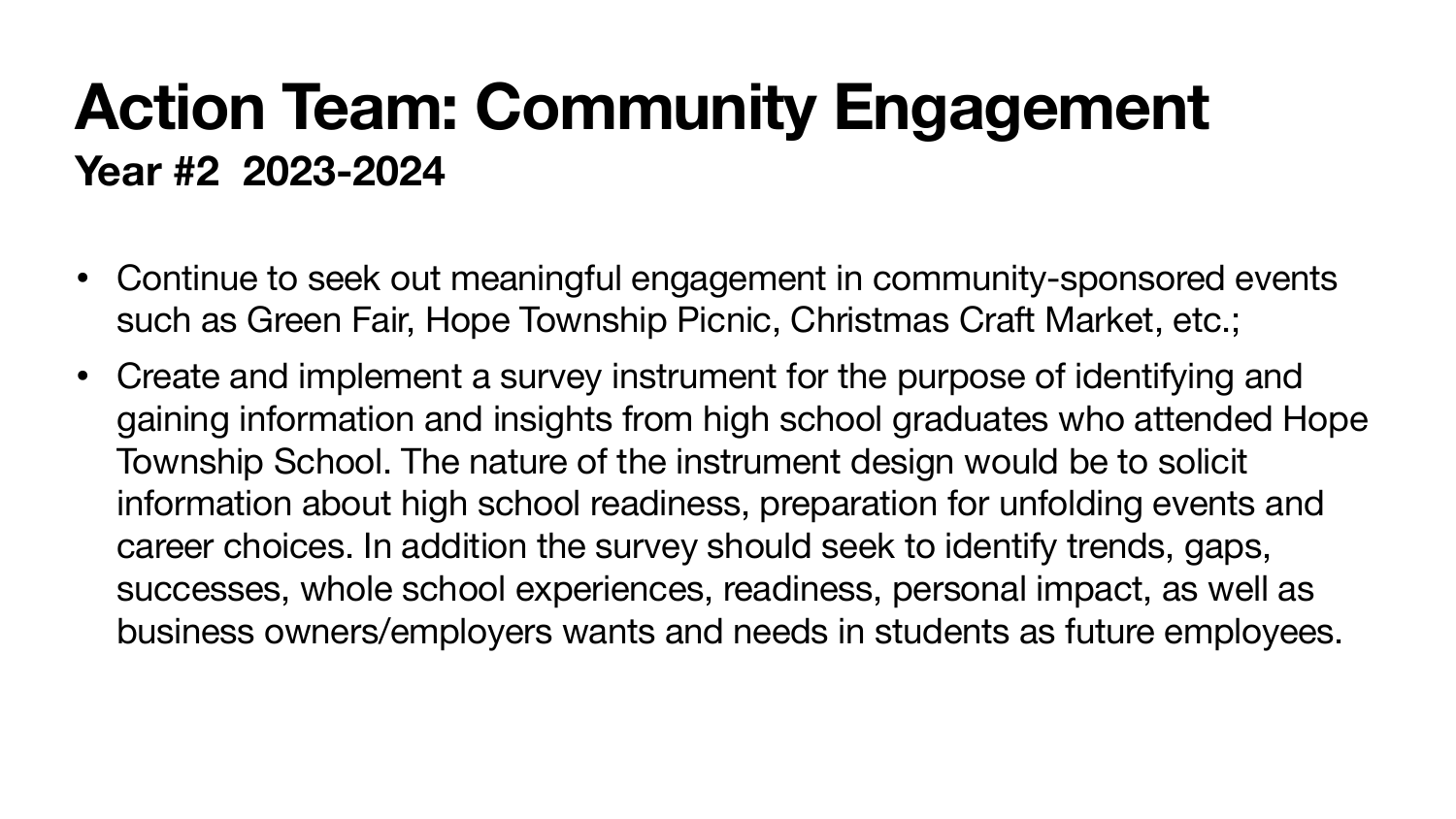## **Action Team: Community Engagement Year #3 2024-2025**

- Consider creating a more formalized channel for educating the parent community on changing educational and instructional programming;
- Analyze the survey data gathered from the "graduate" outreach;
- Where possible and appropriate, incorporate changes to the School programs in alignment with survey feedback.
- Develop Parent Academy approach to inform parents about "what students are learning?"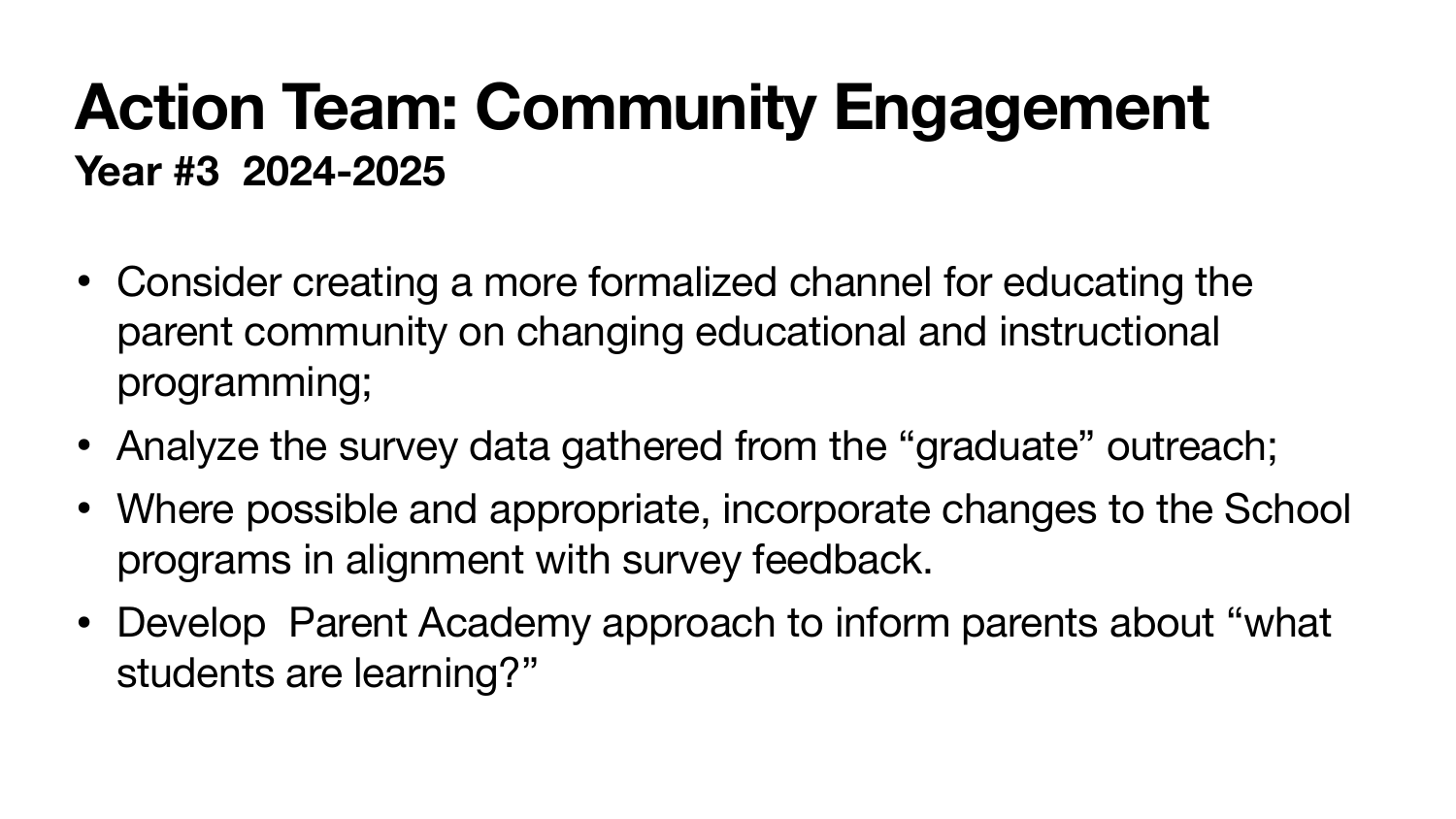## **Action Team: Safe and Supportive Schools Year #1 2022-2023**

- •Review and practice <u>ALL</u> current School Safety Protocols with every staff member
- •School wide practice drills at least once a month (1 Emergency Drill/1 Fire Drill)
- 
- •Review safety protocols and procedures with students at the classroom level • Review the interior and exterior physical safety of the building and grounds including Alissa's Law compliance
- •Train and retrain staff members in Crisis Prevention and Intervention (CPI) de-escalation strategies and techniques
- •Student participation in the Law Enforcement Against Drugs (LEAD) program

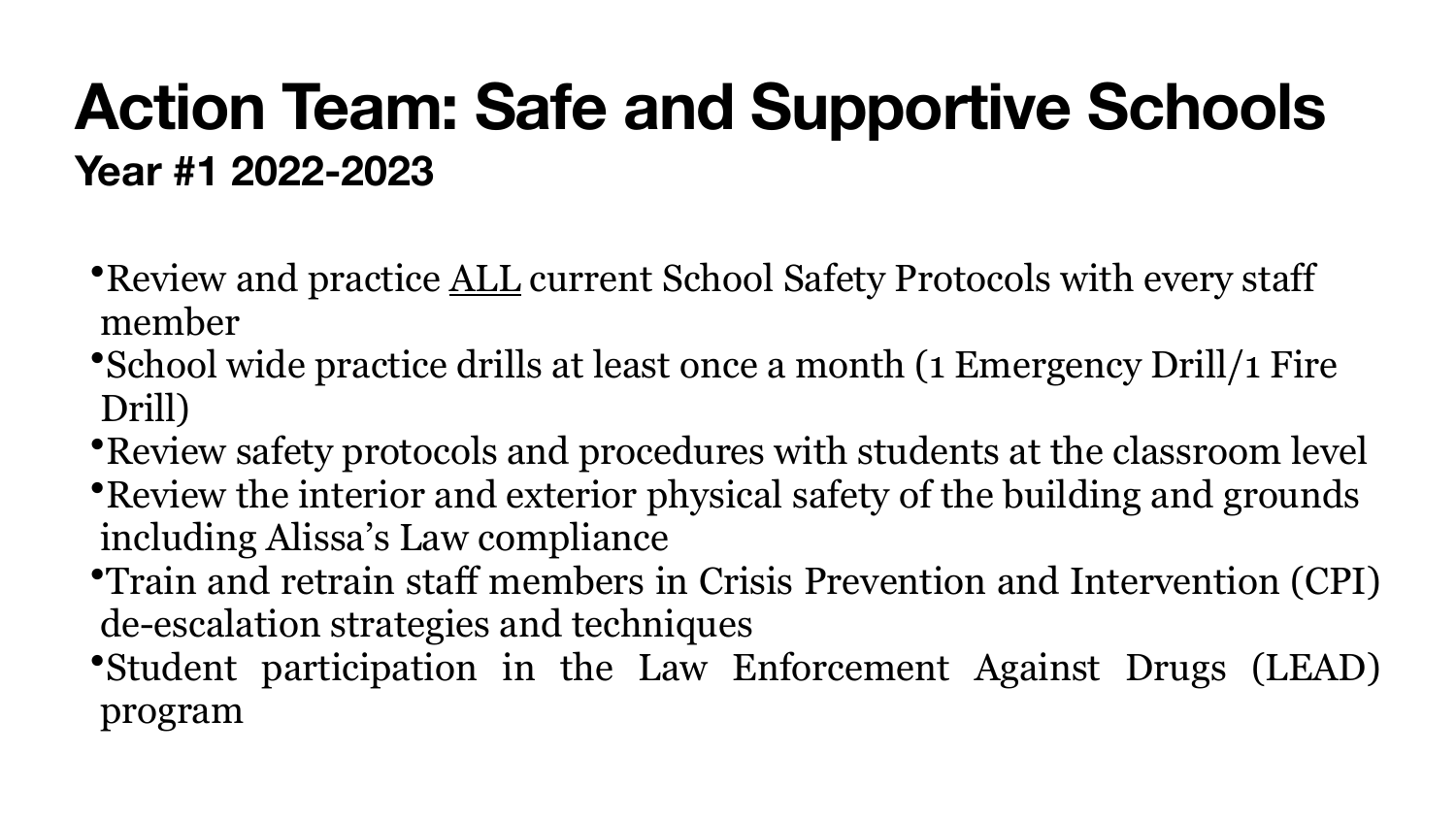## **Action Team: Safe & Supportive Schools Year #2 2023-2024**

- •Review and analyze interior and exterior physical video surveillance coverage with NJSP
- •Review the current School Safety Plan (SSP) and Emergency Response Template (ERT) with NJSP
- •Review the current Memorandum of Agreement with the NJSP and Warren County Prosecutors Office
- •Encourage and welcome law enforcement agencies to conduct walkthroughs of the building and grounds throughout the school
- year
- •Assess current safety procedures

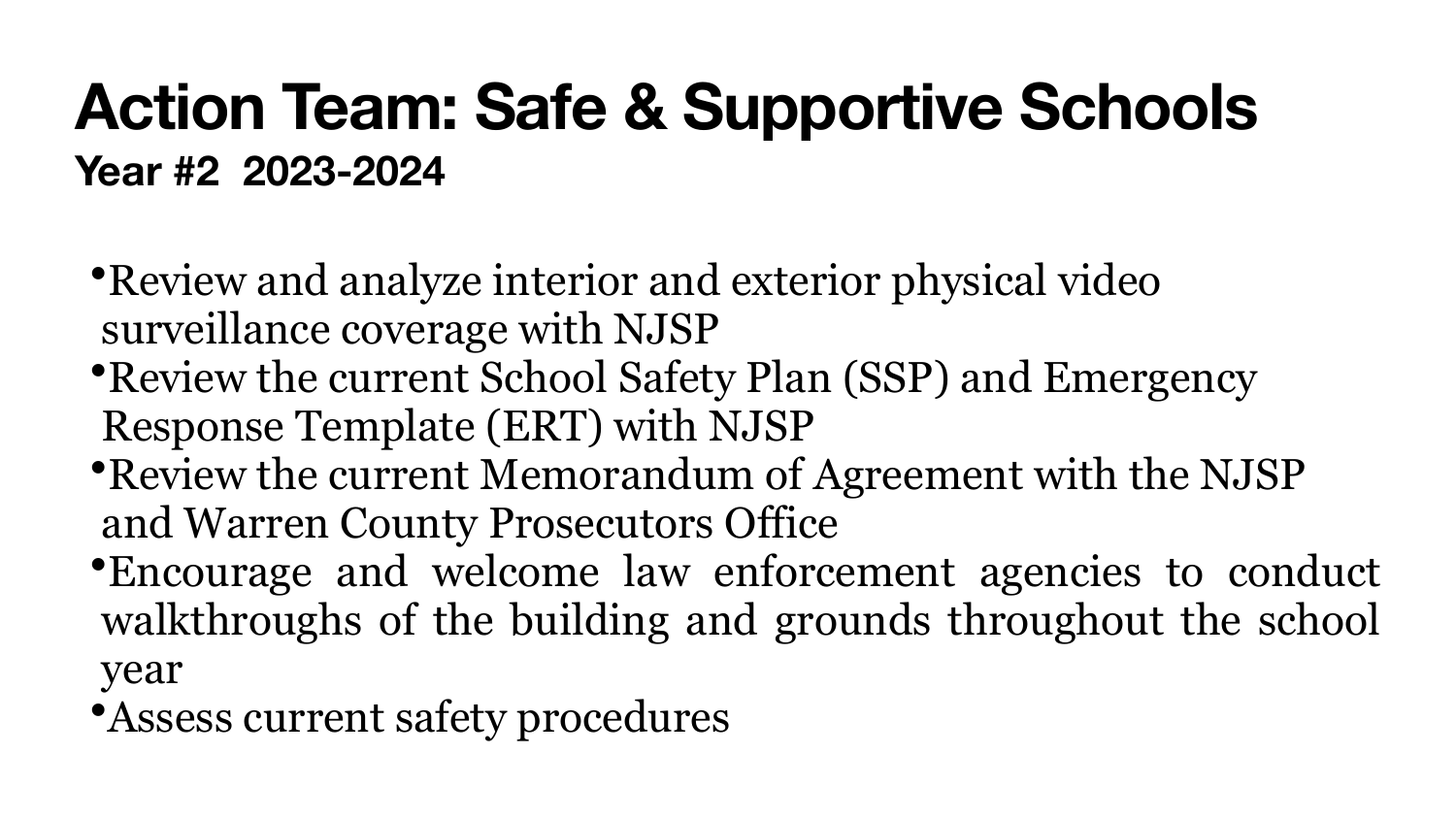## **Action Team: Safe & Supportive Schools Year #3 2024-2025**

•Allocate funds for interior and exterior safety upgrades/ improvements that have been identified after collaboration with the school safety team and local law enforcement. •Review and implement the most current safety guidance to provide the best learning experience for our students.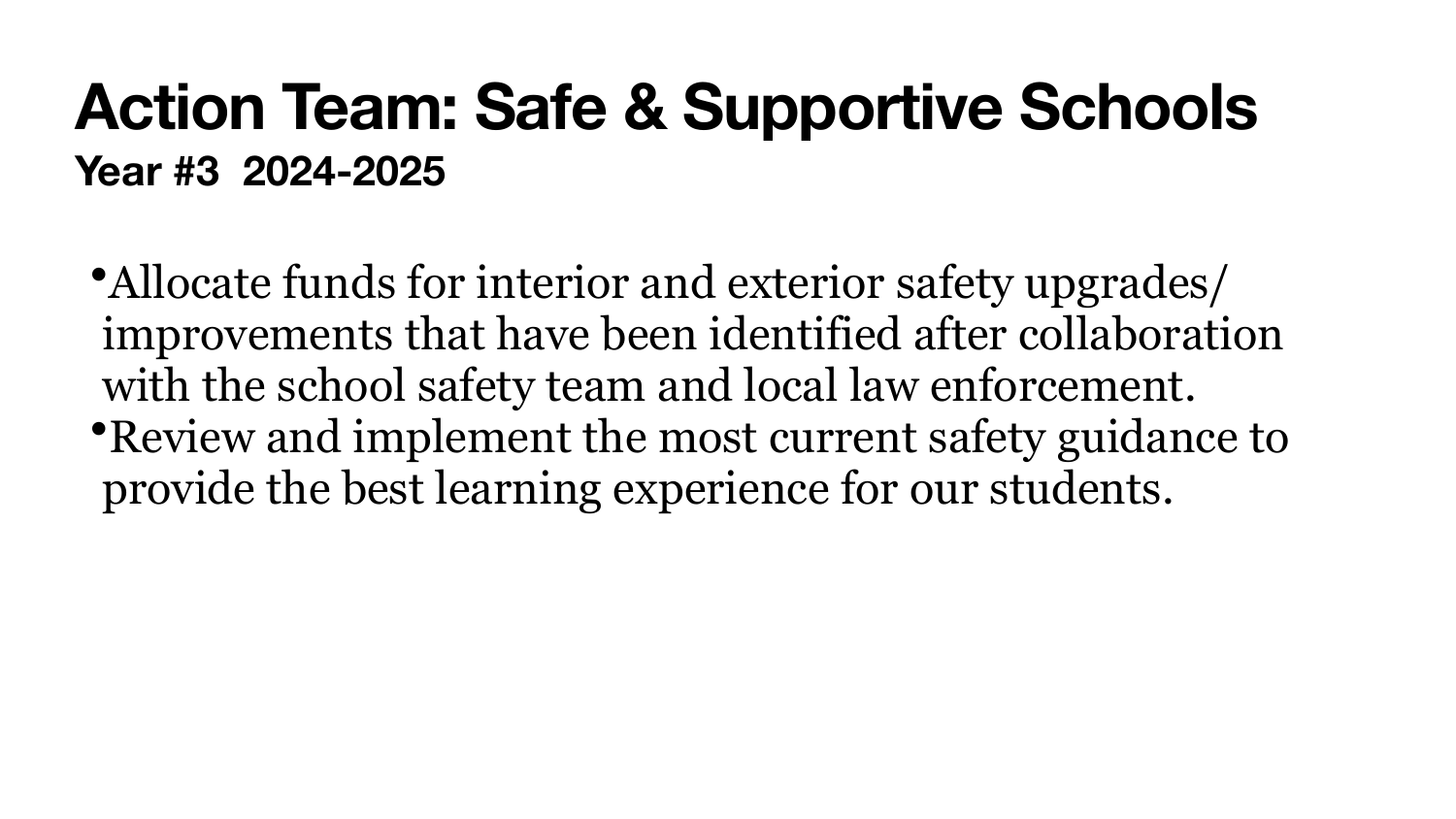## **Action Team: Stewardship Year #1 2022-2023**

•Assess and monitor the districts:

- -Curriculum and Instructional Programming
- -Fiscal Management
- -Governance
- -Operations
- -Personnel
- 
- •Review placement scores upon completion of NJQSAC in the five areas
- reduction in the districts State Aid funds (S2)

•Review and analyze the District Performance Review (DPR) scores leading into the districts New Jersey Quality Single Accountability Continuum (NJQSAC) participation. •Leverage Federal and State Grant Monies to strategically assist and offset the continued



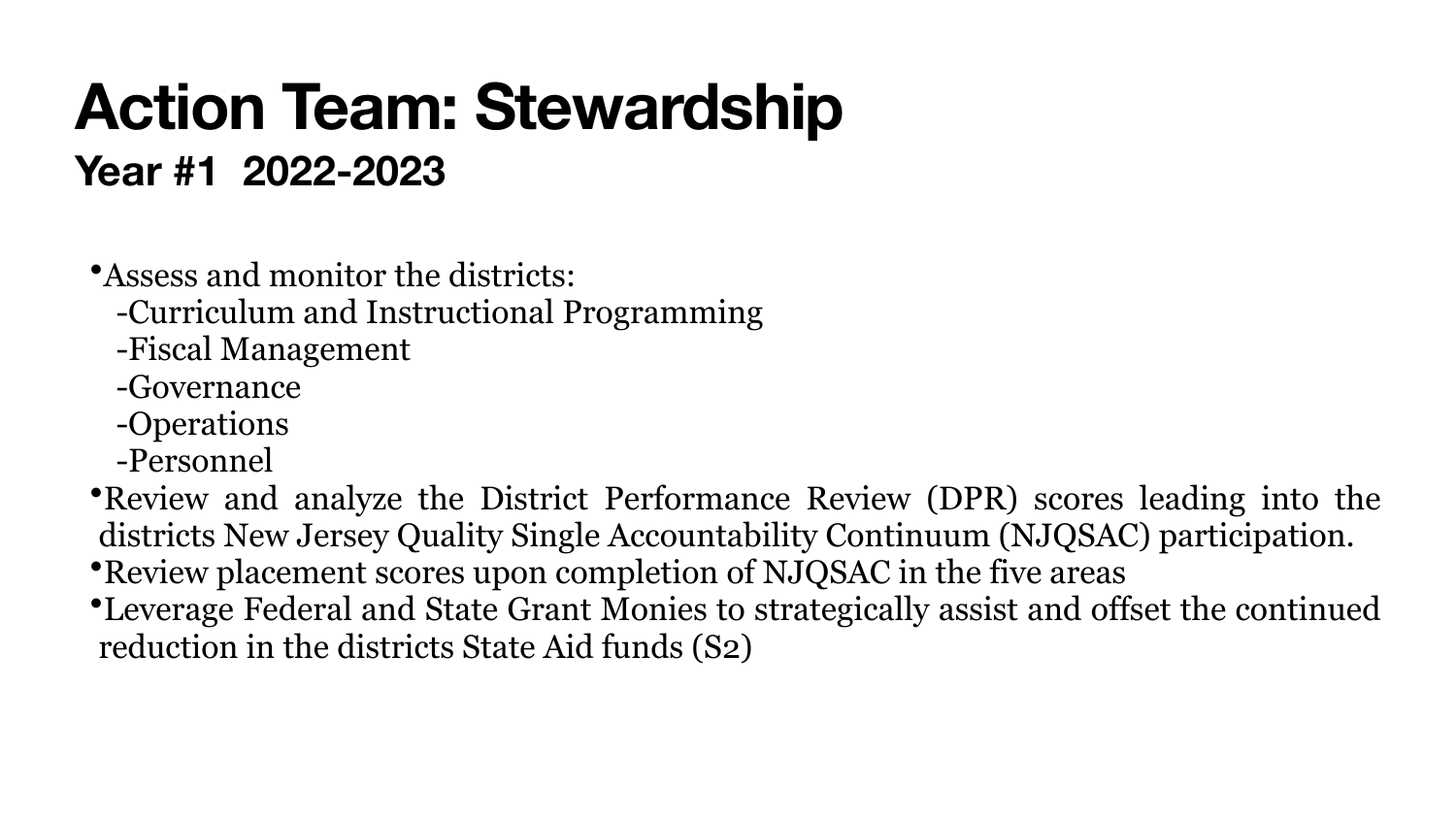#### **Action Team: Stewardship Year #2 2023-2024**

- •Assess operational efficiency to determine the district's facility needs
- •Utilize grant monies to supplement the cost of safety and maintenance throughout the school building.
- •Secure and provide funds to allow for academic achievement •Create a social environment that promotes a sense of wellness and safety throughout the school building
- 

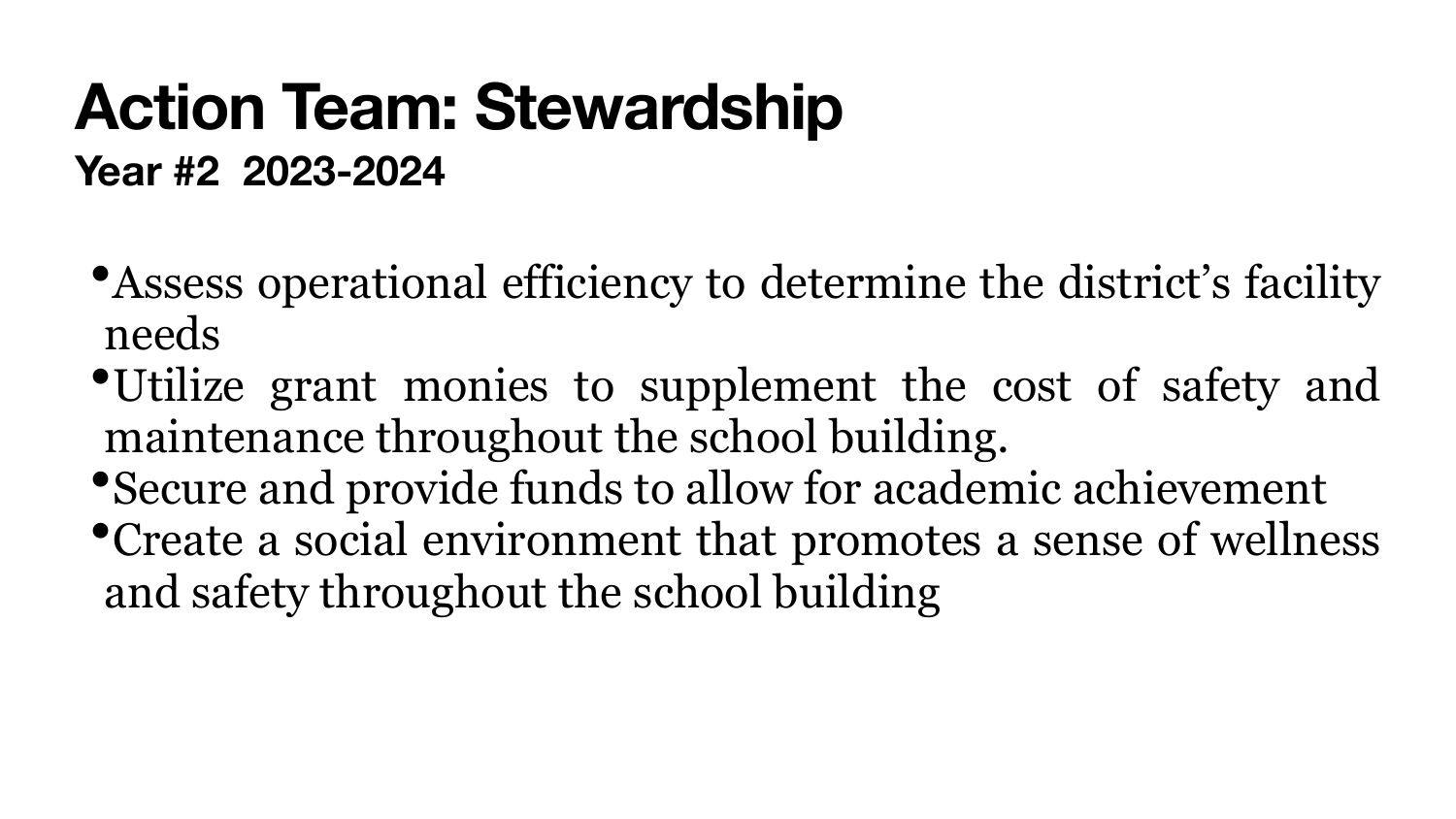#### **Action Team: Stewardship Year #3 2024-2025**

•Review and analyze the performance of the district and target •Survey students, staff and the community to gain feedback on areas of improvement and growth in relation to performance

areas for growth using formative and summative results and fiscal accountability.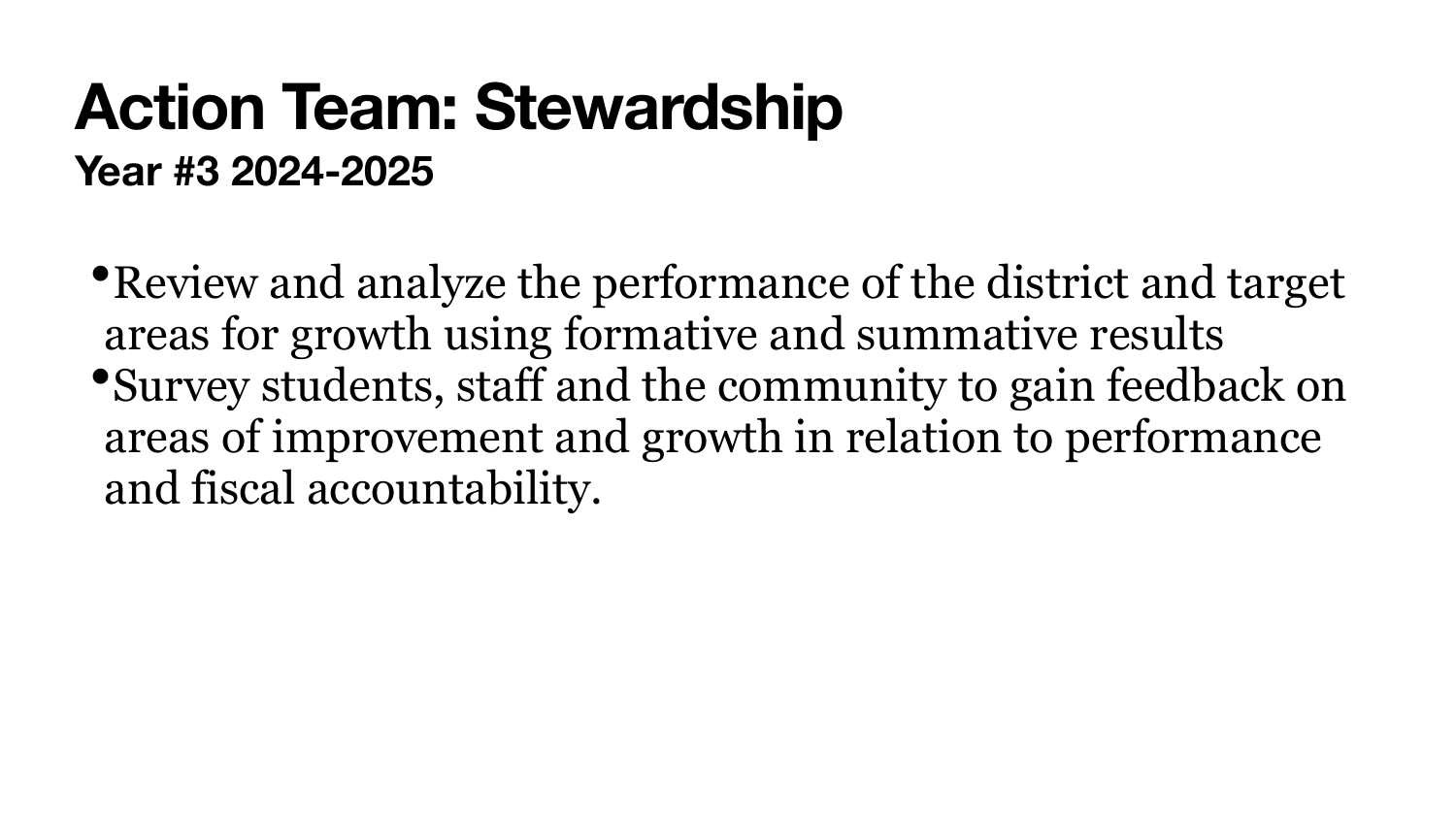## **Mission Statement /Revision**

**Committed to excellence and continuous improvement, the Hope Township School District, in collaboration with our community, strives to ensure that all students achieve their highest level of critical thinking and creativity, that they value themselves and the diversity of others, and that they are knowledgeable, meaningful contributors capable of excelling in a rapidly changing world.**